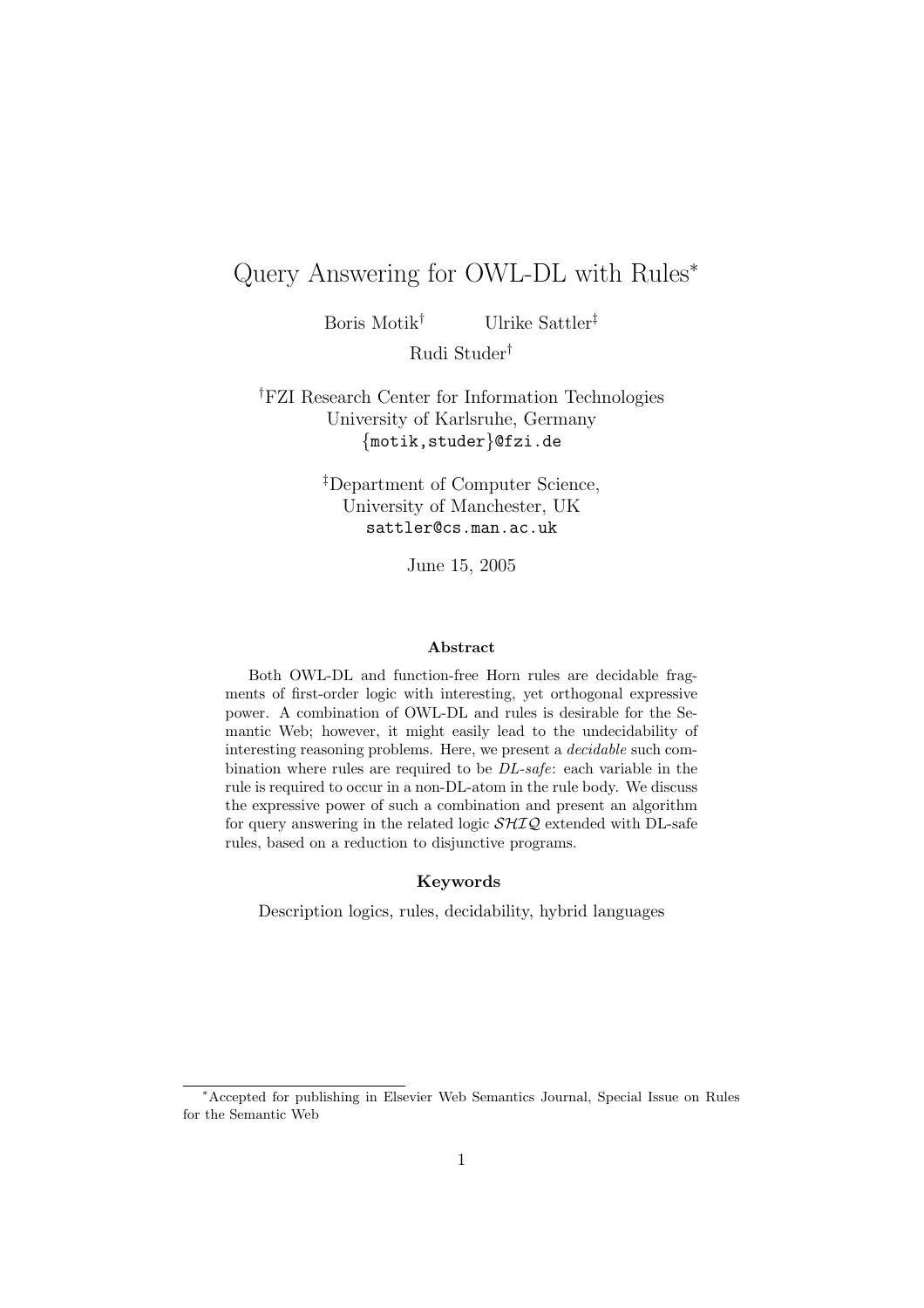# 1 Introduction

OWL-DL [25] is a W3C recommendation language for ontology representation in the Semantic Web. It is a syntactic variant of the  $\mathcal{SHOIN}(\mathbf{D})$ description logic (DL), offering a high level of expressivity while still being decidable. For example,  $\mathcal{SHOLN}(\mathbf{D})$  provides full negation, disjunction, and a restricted form of universal and existential quantification of variables. A related logic,  $\mathcal{SHIQ}(\mathbf{D})$  [17, 16], distinguished from  $\mathcal{SHOIN}(\mathbf{D})$  mainly by not supporting nominals (concepts containing exactly the specified set of individuals), has been successfully implemented in practical reasoning systems, such as Racer [13] and FaCT [14]. Description logics have been found useful in numerous applications such as information integration [1, ch. 16], software engineering [1, ch. 11], and conceptual modeling [1, ch. 10].

Although OWL-DL is very expressive, it is a decidable fragment of firstorder logic, and thus cannot express arbitrary axioms: the only axioms it can express are of a certain tree structure [12]. In contrast, decidable rule-based formalism such as function-free Horn rules<sup>1</sup> do not share this restriction, but lack some of the expressive power of OWL-DL: they are restricted to universal quantification and lack negation in their basic form. To overcome the limitations of both approaches, OWL-DL was extended with rules in [15], but this extension is undecidable [15]. Intuitively, the undecidability is due to the fact that adding rules to OWL-DL causes the loss of any form of tree model property. In a logic with such a property, every satisfiable knowledge base has a model of a certain tree-shaped form, so to decide satisfiability (i.e. the existence of a model of a knowledge base), one can restrict the search for a model only to such tree-shaped models. For most DLs, it is possible to ensure termination of such a search. To see how rules can destroy this property, consider e.g. the following rule, which obviously has only non-tree models:

## $hasAunt(x, y) \leftarrow hasParent(x, z), hasSibling(z, y), Female(y)$

It is natural to ask what kind of (non-tree) rules can be added to OWL-DL while preserving decidability. This follows a classic line of research in knowledge representation, investigating the trade-off between expressivity and complexity, and providing formalisms with varying expressive power and complexity. It not only provides insight into the causes for the undecidability of the full combination, but also enables a more detailed complexity analysis and, ultimately, the design of "specialized" decision procedures. Applications that do not require the expressive power of the full combination can use such procedures, relying upon known upper time and space bounds required to return a correct answer. Finally, in the last decade, it turned out that many specialized decision procedures are amenable to op-

<sup>&</sup>lt;sup>1</sup>Throughout this paper, we use "rules" and "clauses" synonymously, following [15].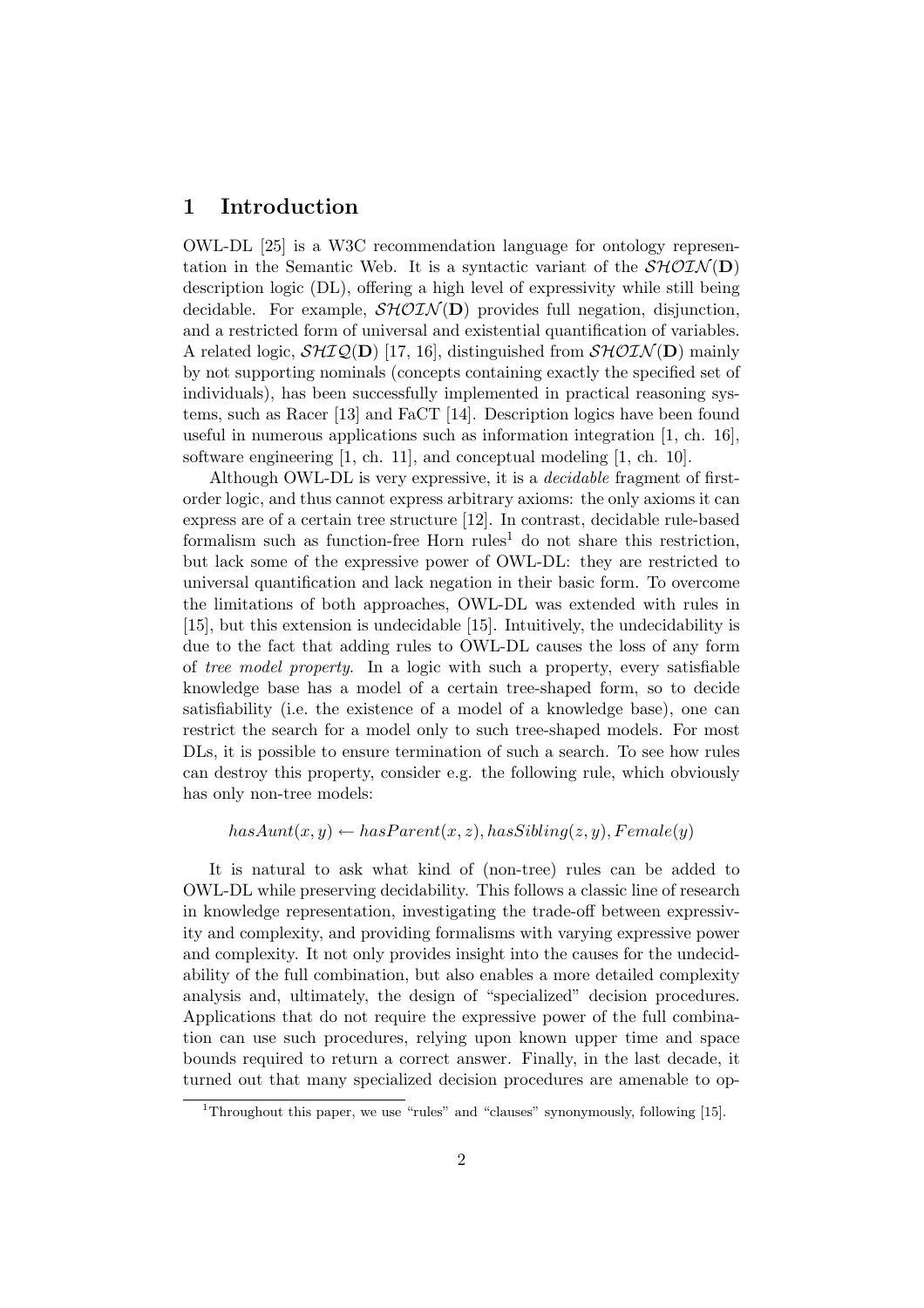timizations, thus achieving surprisingly good performance in practice even for logics with high worst-case complexity [1, ch. 9].

In this paper, we propose a *decidable* combination of OWL-DL with rules, where decidability is obtained by restricting the rules to so-called  $DL\text{-}safe$ ones. Importantly, we do not restrict the component languages, but only reduce the interface between them. Generalizing the approaches of other decidable combinations of rules and description logics [22, 6, 15], in DL-safe rules, concepts and roles are allowed to occur in both rule bodies and heads as unary, respectively binary predicates in atoms, but each variable of a rule is required to occur in some body literal whose predicate is neither a concept nor a role. We discuss the expressive power and limitations of our approach by means of an example and show that query answering for such a combined logic is decidable.

Moreover, we present an algorithm for query answering in the extension of SHIQ with DL-safe rules which is based on a novel technique for reducing  $\mathcal{SHIQ}$  knowledge bases to disjunctive programs [20, 18]. This yields a query answering algorithm which follows the principle of "graceful degradation": the user "pays" only for the features she actually uses. Although a full evaluation is not yet finished, our initial results are very promising, and we believe that this algorithm can be efficiently realized in practice.

Please note that we are primarily concerned with the semantic and decidability aspects of hybrid reasoning, and not with the infrastructure aspects, such as the syntax or the exchange of rules on the Web. For these issues, we refer the reader to [15] since our approach is fully compatible with the one proposed there. This paper is an extended version of [23]. Due to space constraints, this paper does not contain all technical details and proofs. All technical results have been summarized in [18].

The paper is structured as follows. In Section 2 we give the definitions necessary to understand this paper. In Section 3 we informally discuss the difficulties in combining OWL-DL and rules. In Section 4 we introduce the notion of DL-safe rules and show that query answering for DL-safe rules is decidable. In Section 5 we present a practical algorithm for reasoning in a logic obtained by combining  $\mathcal{SHIQ}$  and DL-safe rules. Before we conclude, in Section 6 we give an overview of the related work.

# 2 Preliminaries

## 2.1 OWL-DL and its Variants

OWL-DL is a syntactic variant of the  $\mathcal{SHOIN}(\mathbf{D})$  description logic [15]. Hence, although several syntactic forms for OWL-DL exist, in this paper we use the traditional description logic notation since it is more compact. For the correspondence between this notation and various existing OWL-DL syntactic forms, see [15].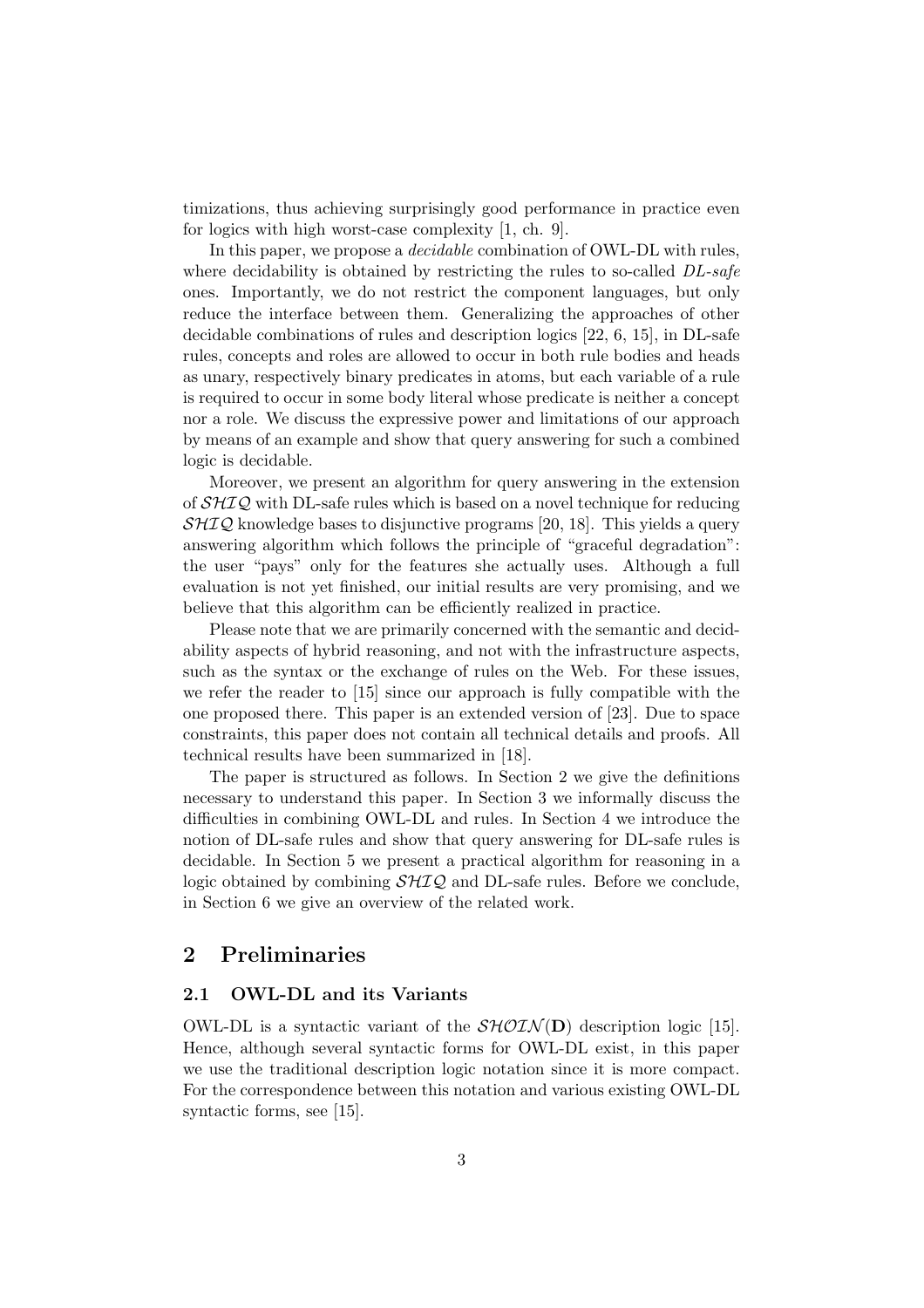$\mathcal{SHOIN}(\mathbf{D})$  supports reasoning with concrete datatypes, such as strings or integers. Instead of axiomatizing datatypes in logic,  $\mathcal{SHOIN}(\mathbf{D})$  employs a restricted version of the approach from [2], where the properties of concrete datatypes are encapsulated in so-called concrete domains, which we introduce below. In the rest, with  $x$  we denote a vector of variables  $x_1, \ldots, x_n$  and, for a function  $\delta$ , with  $\delta(\mathbf{x})$  we denote the application of  $\delta$  to each element  $x_i$  of  $x$ .

**Definition 1.** A concrete domain **D** is a pair  $(\Delta_{\mathbf{D}}, \Phi_{\mathbf{D}})$ , where  $\Delta_{\mathbf{D}}$  is a set, called the domain of D, and  $\Phi_D$  is a set of predicate names. Each  $d \in \Phi_D$  is associated with an arity n and an extension  $d^D \subseteq \Delta_{\mathbf{D}}^n$ . A concrete domain **D** is admissible if (i)  $\Phi_{\mathbf{D}}$  is closed under negation, i.e. for each  $d \in \Phi_{\mathbf{D}}$ , there exists  $\overline{d} \in \Phi_{\bf D}$  with  $\overline{d}^{\bf D} = \bigtriangleup_{\bf D}^n \setminus d^{\bf D}$ , (ii)  $\Phi_{\bf D}$  contains a unary predicate  $\mathcal{T}_{\mathbf{D}}$  interpreted as  $\Delta_{\mathbf{D}}$ , (iii)  $\Phi_{\mathbf{D}}$  contains a binary predicate  $\approx_{\mathbf{D}}$  interpreted as  $\{(x, y) \mid x = y\}$ , and (iv) **D**-satisfiability of finite conjunctions of the form  $\bigwedge_{i=1}^n d_i(\mathbf{x_i})$  is decidable. The latter is the case if an assignment  $\delta$  of variables to elements of  $\triangle_{\mathbf{D}}$  exists, such that  $\delta(\mathbf{x_i}) \in d_i^{\mathbf{D}}$ , for each  $1 \leq i \leq n$ .

Notice that, since descriptions logics considered in this paper can enforce equality between concrete terms, we extend the notion of the admissibility from  $[2]$  with Condition *(iii)*. To simplify extending first-order logic with a concrete domain, we assume the existence of two sorts: c for the concrete domain, and a for all other objects of the so-called abstract domain. To distinguish the sorts syntactically, we denote the variables (function symbols) of sort c as  $x^c$  ( $f^c$ ). We assume that (*i*) the predicates from  $\Phi_{\mathbf{D}}$  are contained in a first-order signature  $\Sigma$ , (ii) they have only arguments of sort c and  $(iii)$  for each function symbol f, no argument is of sort c. Under these assumptions, a first-order interpretation  $I$  is called a  $D\text{-}interpretation$ if all terms of sort c are interpreted as elements of  $\Delta_{\mathbf{D}}$  and the extension of each concrete predicate d is  $d^D$ . The notions of a model, satisfiability and entailment carry over to the first-order logic with a concrete domain in the obvious way. When ambiguities do not arise, we do not stress D in "D-model", "D-satisfiability" etc.

We now define the description logic  $\mathcal{SHOLQ}(\mathbf{D})$ — a generalization of all different description logics which we consider in this paper.

**Definition 2.** For  $N_{R_a}$  a set of abstract role names, the set of  $\mathcal{SHOIQ}(\mathbf{D})$ abstract roles is the set  $N_{R_a} \cup \{R^- \mid R \in N_{R_a}\}\$ . Let  $\mathsf{Inv}(R) = R^-$  and  $\mathsf{Inv}(R^-) = R$  for  $R \in N_{R_a}$ . Analogously, let  $N_{R_c}$  be the set of concrete roles.<sup>2</sup> A SHOIQ(D) RBox  $\mathit{KB}_{\mathcal{R}}$  over  $N_{R_a}$  and  $N_{R_c}$  is a finite set of transitivity axioms  $\textsf{Trans}(R)$  and role inclusion axioms  $R \subseteq S$  and  $T \subseteq U$ , such that  $R \subseteq S \in KB_{\mathcal{R}}$  implies  $Inv(R) \subseteq Inv(S) \in KB_{\mathcal{R}}$ , and  $Trans(R) \in KB_{\mathcal{R}}$ 

 $2\text{We do not distinguish between concrete role names and concrete roles, since inverse.}$ concrete roles do not make sense semantically and are therefore not supported.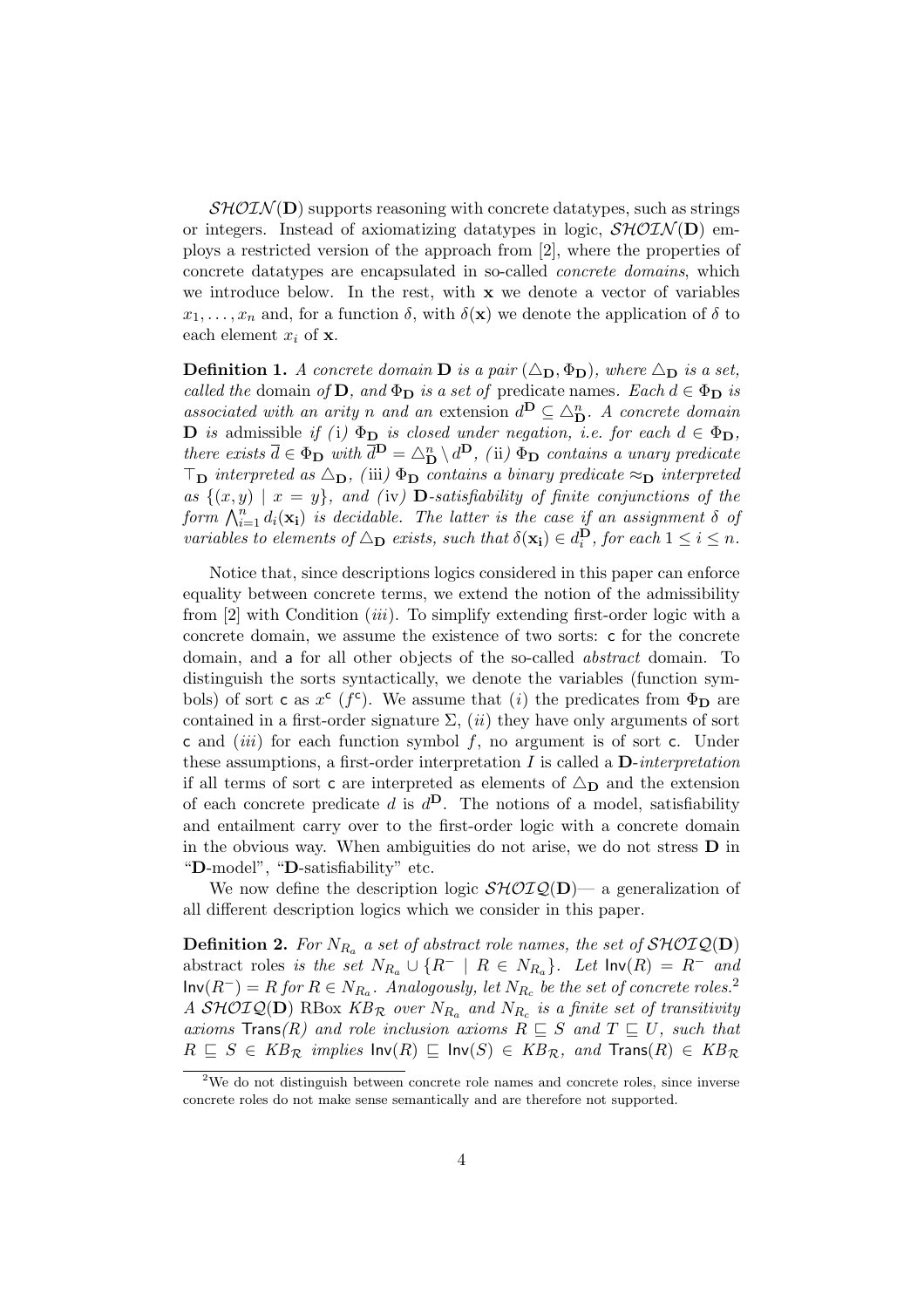implies  $\text{Trans}(\text{Inv}(R)) \in KB_{\mathcal{R}}$ , for abstract roles R and S, and concrete roles T and U.

Let  $\sqsubseteq^*$  denote the reflexive-transitive closure of  $\sqsubseteq$ . A role R is transitive if  $\text{Trans}(S) \in KB_{\mathcal{R}}$  for some S with  $S \subseteq^* R$  and  $R \subseteq^* S$ ; R is simple if there is no role S such that  $S \subseteq^* R$  and S is transitive; and R is complex if it is not simple.

Let N<sub>C</sub> be a set of atomic concept names,  $N_{I_a}$  a set of abstract individuals, and  $N_{I_c}$  a set of concrete individuals. The set of  $\mathcal{SHOLQ}(\mathbf{D})$  concepts is built by the following syntactic rules, where A is a concept name,  $C_{(i)}$  a  $\mathcal{SHOIQ}(\mathbf{D})$  concept, R an abstract role, S a simple abstract role,  $T_{(i)}$  a concrete role, n an integer, d a concrete predicate,  $a_{(i)}$  an abstract individual,  $c^{\mathsf{c}}_{\ell}$  $\mathcal{C}_{(i)}$  a concrete individual, and  $\bowtie \in \{\leq, \geq\}$ :

$$
C \rightarrow \top |\bot| A | \neg C | C_1 \sqcap C_2 | C_1 \sqcup C_2 | \exists R.C | \forall R.C | \bowtie n SC |
$$
  
\n
$$
\{a_1, \ldots, a_n\} | \bowtie n T | \exists T_1, \ldots, T_n.D | \forall T_1, \ldots, T_n.D
$$
  
\n
$$
D \rightarrow d | \{c_1^c, \ldots, c_n^c\}
$$

A SHOIQ(D) TBox  $KB<sub>T</sub>$  over N<sub>C</sub> and  $KB<sub>R</sub>$  is a finite set of concept inclusion axioms  $C \subseteq D$ , where C and D are  $\mathcal{SHOIQ}(\mathbf{D})$  concepts.

A  $\mathcal{SHOIQ}(\mathbf{D})$  ABox  $KB_A$  is a set of concept and role membership axioms  $C(a)$ ,  $R(a, b)$ ,  $T(a, b^c)$ , and (in)equality axioms  $a^{(c)} \circ b^{(c)}$ , where  $\circ \in \{\approx, \not\approx\}, C$  is a  $\mathcal{SHOLQ}(\mathbf{D})$  concept, R an abstract role, T a concrete role, a and b abstract individuals, and  $a^c$  and  $b^c$  concrete individuals.

A  $\mathcal{SHOIQ}(\mathbf{D})$  knowledge base KB is a triple  $(KB_{\mathcal{R}}, KB_{\mathcal{T}}, KB_{\mathcal{A}})$ , where  $KB_{\mathcal{R}}$  is an RBox,  $KB_{\mathcal{T}}$  is a TBox, and  $KB_{\mathcal{A}}$  is an ABox.

 $\mathcal{SHOIN}(\mathbf{D})$  is obtained from  $\mathcal{SHOIQ}(\mathbf{D})$  by allowing only number restrictions of the form  $\bowtie$  n R.⊤ (usually written as  $\bowtie$  n R). SHIQ(D) is obtained from  $\mathcal{SHOLQ}(\mathbf{D})$  by not allowing nominal concepts  $\{a_1, \ldots, a_n\}$  and datatypes  $\{c_1^{\mathsf{c}}\}$  $\{f_1,\ldots,f_n^{\mathsf{c}}\}$  .  $\mathcal{SHOLN}$  and  $\mathcal{SHIQ}$  are obtained from  $\mathcal{SHOLN}(\mathbf{D})$ and  $\mathcal{SHIQ}(\mathbf{D})$  by disallowing concrete domains. Finally,  $\mathcal{ALCHIQ}$  and  $ALCHIQ(D)$  are obtained from  $SHIQ$  and  $SHIQ(D)$  by disallowing transitivity axioms.

Since the algorithms we present in Section 5 are based on resolution, instead of using a direct model-theoretic semantics [17], we present an equivalent semantics by translation into multi-sorted first-order logic.

**Definition 3.** The semantics of a  $\mathcal{SHOLQ}(\mathbf{D})$  knowledge base KB is given by the mapping  $\pi$  in Table 1 which transforms KB into a first-order formula. Each atomic concept is mapped into a unary predicate, each abstract role is mapped into a binary predicate with arguments of sort  $a \times a$  and each concrete role is mapped into a binary predicate with arguments of sort  $a \times c$ . The basic inference problem for  $\mathcal{SHOLQ}(\mathbf{D})$  is checking KB satisfiability, i.e. determining whether a first-order model of  $\pi(KB)$  exists.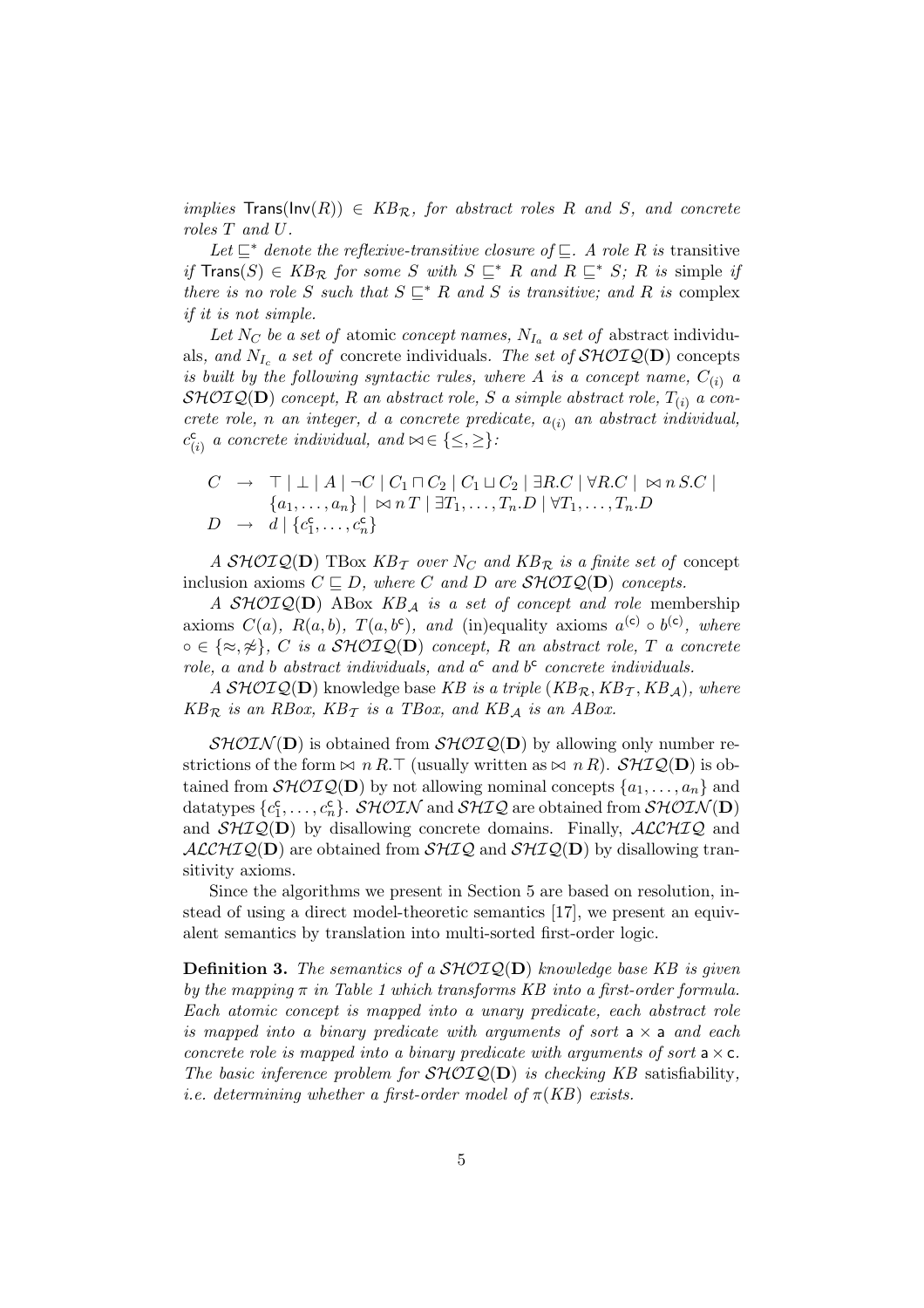Other interesting inference problems, such as concept satisfiability, concept subsumption and instance checking can be reduced to satisfiability by standard transformations, cf. [1, ch. 2].

## 2.2 Rules

We use the standard definitions for rules. Let  $N_P$  be a set of predicate symbols. A *term* is either a constant (denoted by  $a, b, c$ ) or a variable (denoted by x, y, z). An atom has the form  $P(s_1, \ldots, s_n)$ , where  $P \in N_P$  is a predicate symbol and  $s_i$  are terms. A *disjunctive rule* has the form

$$
A_1 \vee \ldots \vee A_m \leftarrow B_1, \ldots, B_n
$$

where  $A_i$  and  $B_j$  are atoms; the set of atoms  $A_i$  is called the *rule head*, and the set of all  $B_i$  is called the *rule body*. A non-disjunctive rule is a rule with  $m = 1$ . Unless explicitly stated otherwise, the term "rule" refers to a non-disjunctive rule. A *program*  $P$  is a finite set of disjunctive rules. For the semantics, we define the above rule to be equivalent to the clause  $A_1 \vee \ldots \vee A_m \vee \neg B_1 \vee \ldots \vee \neg B_n$ . This yields a monotonic function-free formalism compatible with the one from [15].

#### 2.3 Basic Superposition

Our algorithms from Section 5 are based on *basic superposition* — a calculus optimized for theorem proving with equality [4, 24], which we outline in the rest of this section.

We assume the standard notions of first-order clauses with equality: all existential quantifiers have been eliminated using Skolemization; all remaining variables are universally quantified; we only consider the equality predicate, i.e. all non-equational literals A are encoded as  $A \approx \top$  in a multi-sorted setting; and we treat  $\approx$  as having built-in symmetry. Moreover, we assume the reader to be familiar with standard resolution [3].

Basic superposition is an optimized version of superposition which prohibits superposition into terms introduced by unification in inference steps applied so far. Its inferences rules are formalized by distinguishing two parts of a clause: (i) the *skeleton* clause C and (ii) the *substitution*  $\sigma$  representing the cumulative effects of all unifications. Such a representation of a clause  $C\sigma$  is called a *closure*, and is written as  $C\cdot\sigma$ . A closure can conveniently be represented by *marking* each term in  $C\sigma$  occurring at a variable position of C with  $\lceil \cdot \rceil$  if this variable is in the domain of  $\sigma$ . Any position at or beneath a marked position is called a substitution position.

The calculus requires two parameters. The first is an *admissible* ordering on terms ≻, i.e. a *reduction ordering* total on ground terms. If  $\succ$  is total on non-ground terms (as it is the case in this paper), it can be extended to literals by associating, with each literal  $L = s \circ t$ ,  $\circ \in \{\approx, \approx\}$ , a complexity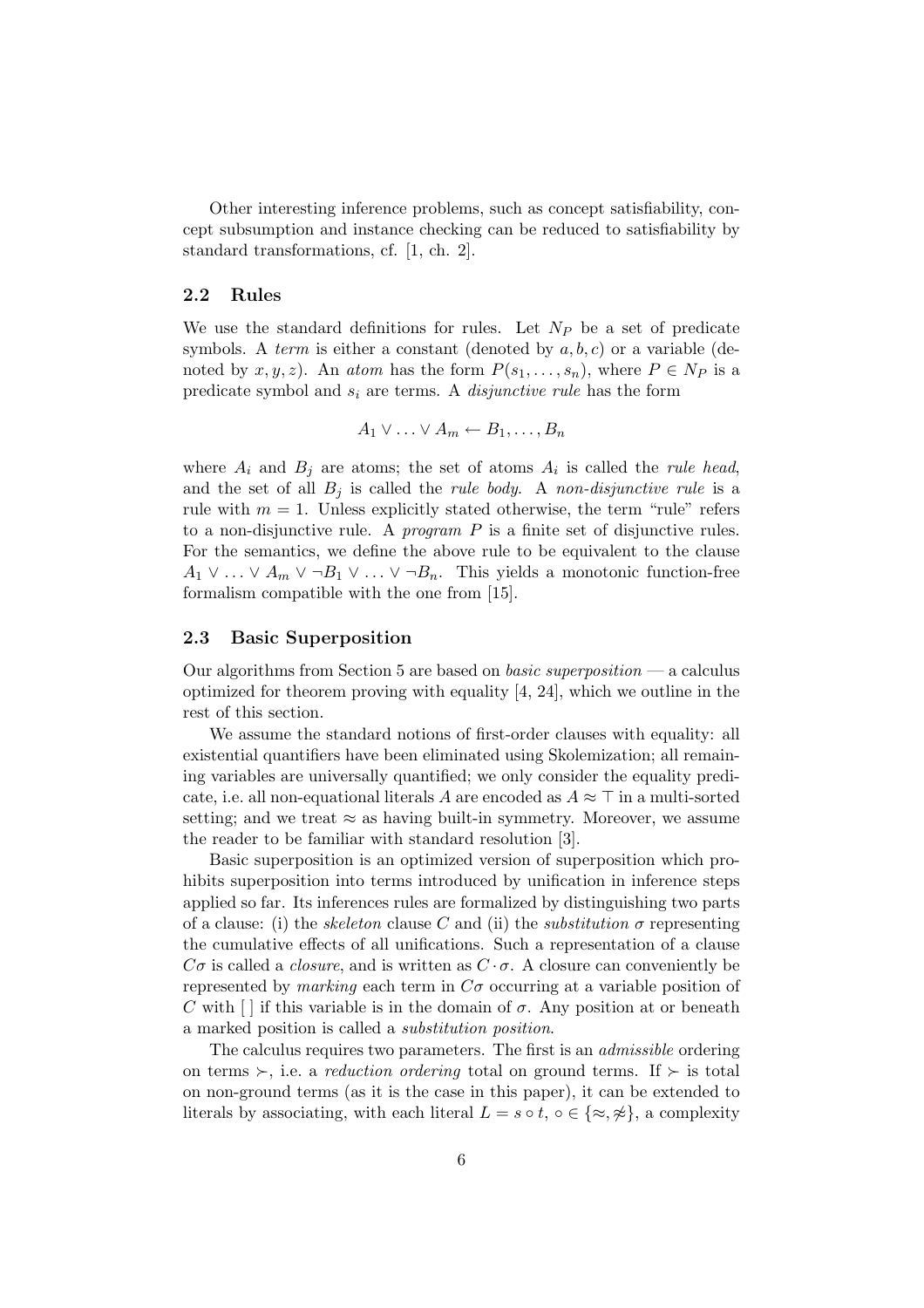Table 1: Translation of  $\mathcal{SHOLQ}(\mathbf{D})$  into FOL



Table 2: Inference Rules of the BS Calculus

| Positive superposition:<br>$(C \vee s \approx t) \cdot \rho$ $(D \vee w \approx v) \cdot \rho$<br>$(C \vee D \vee w[t]_p \approx v) \cdot \theta$<br>Negative superposition:<br>$(C \vee s \approx t) \cdot \rho \quad (D \vee w \not\approx v) \cdot \rho$<br>$(C \vee \overline{D \vee w[t]_p \not\approx v) \cdot \theta}$ | ( <i>i</i> ) $\sigma = \text{MGU}(s\rho, w\rho _p)$ and $\theta = \rho\sigma$ ,<br>( <i>ii</i> ) $t\theta \not\geq s\theta$ and $v\theta \not\geq w\theta$ ,<br>( <i>iii</i> ) $(s \approx t) \cdot \theta$ is strictly eligible for superposition,<br>$(iv)$ $(w \approx v) \cdot \theta$ is strictly eligible for superposition,<br>(v) $s\theta \approx t\theta \not\succeq w\theta \approx v\theta$ ,<br>$(vi)$ $w _p$ is not a variable.<br>( <i>i</i> ) $\sigma = \overline{\text{MGU}(s\rho, w\rho _p)}$ and $\theta = \rho\sigma$ ,<br>( <i>ii</i> ) $t\theta \not\geq s\theta$ and $v\theta \not\geq w\theta$ ,<br>( <i>iii</i> ) $(s \approx t) \cdot \theta$ is strictly eligible for superposition,<br>$(iv)$ $(w \not\approx v) \cdot \theta$ is eligible for resolution,<br>$(v)$ $w _p$ is not a variable. |
|-------------------------------------------------------------------------------------------------------------------------------------------------------------------------------------------------------------------------------------------------------------------------------------------------------------------------------|---------------------------------------------------------------------------------------------------------------------------------------------------------------------------------------------------------------------------------------------------------------------------------------------------------------------------------------------------------------------------------------------------------------------------------------------------------------------------------------------------------------------------------------------------------------------------------------------------------------------------------------------------------------------------------------------------------------------------------------------------------------------------------------------------------------------------|
| Reflexivity resolution:<br>$(C \vee s \not\approx t) \cdot \rho$                                                                                                                                                                                                                                                              | ( <i>i</i> ) $\sigma = MGU(s\rho, t\rho)$ and $\theta = \rho\sigma$ ,                                                                                                                                                                                                                                                                                                                                                                                                                                                                                                                                                                                                                                                                                                                                                     |
| $C \cdot \theta$                                                                                                                                                                                                                                                                                                              | ( <i>ii</i> ) $(s \not\approx t) \cdot \theta$ is eligible for resolution.                                                                                                                                                                                                                                                                                                                                                                                                                                                                                                                                                                                                                                                                                                                                                |
| Equality factoring:<br>$(C \vee s \approx t \vee s' \approx t') \cdot \rho$<br>$(C \vee t \not\approx t' \vee s' \approx t') \cdot \theta$                                                                                                                                                                                    | ( <i>i</i> ) $\sigma = MGU(s\rho, s'\rho)$ and $\theta = \rho\sigma$ .<br>( <i>ii</i> ) $t\theta \not\geq s\theta$ and $t'\theta \not\geq s'\theta$ ,<br>( <i>iii</i> ) $(s \approx t) \cdot \theta$ is eligible for superposition.                                                                                                                                                                                                                                                                                                                                                                                                                                                                                                                                                                                       |
| Ordered hyperresolution:<br>$E_1 \ldots E_n$ E<br>$(C_1 \vee \ldots \vee C_n \vee D) \cdot \theta$                                                                                                                                                                                                                            | (i) $E_i$ are of the form $(C_i \vee A_i) \cdot \rho$ , for $1 \leq i \leq n$ ,<br>( <i>ii</i> ) E is of the form $(D \vee \neg B_1 \vee \dots \vee \neg B_n) \cdot \rho$ ,<br>( <i>iii</i> ) $\sigma$ is the most general substitution such that<br>$A_i \theta = B_i \theta$ for $1 \leq i \leq n$ , and $\theta = \rho \sigma$ ,<br>( <i>iv</i> ) $A_i \cdot \theta$ is strictly eligible for superposition,<br>$(v) \neg B_i \cdot \theta$ are selected, or nothing is selected, $i = 1$<br>and $\neg B_1 \cdot \theta$ is maximal w.r.t. $D \cdot \theta$ .                                                                                                                                                                                                                                                          |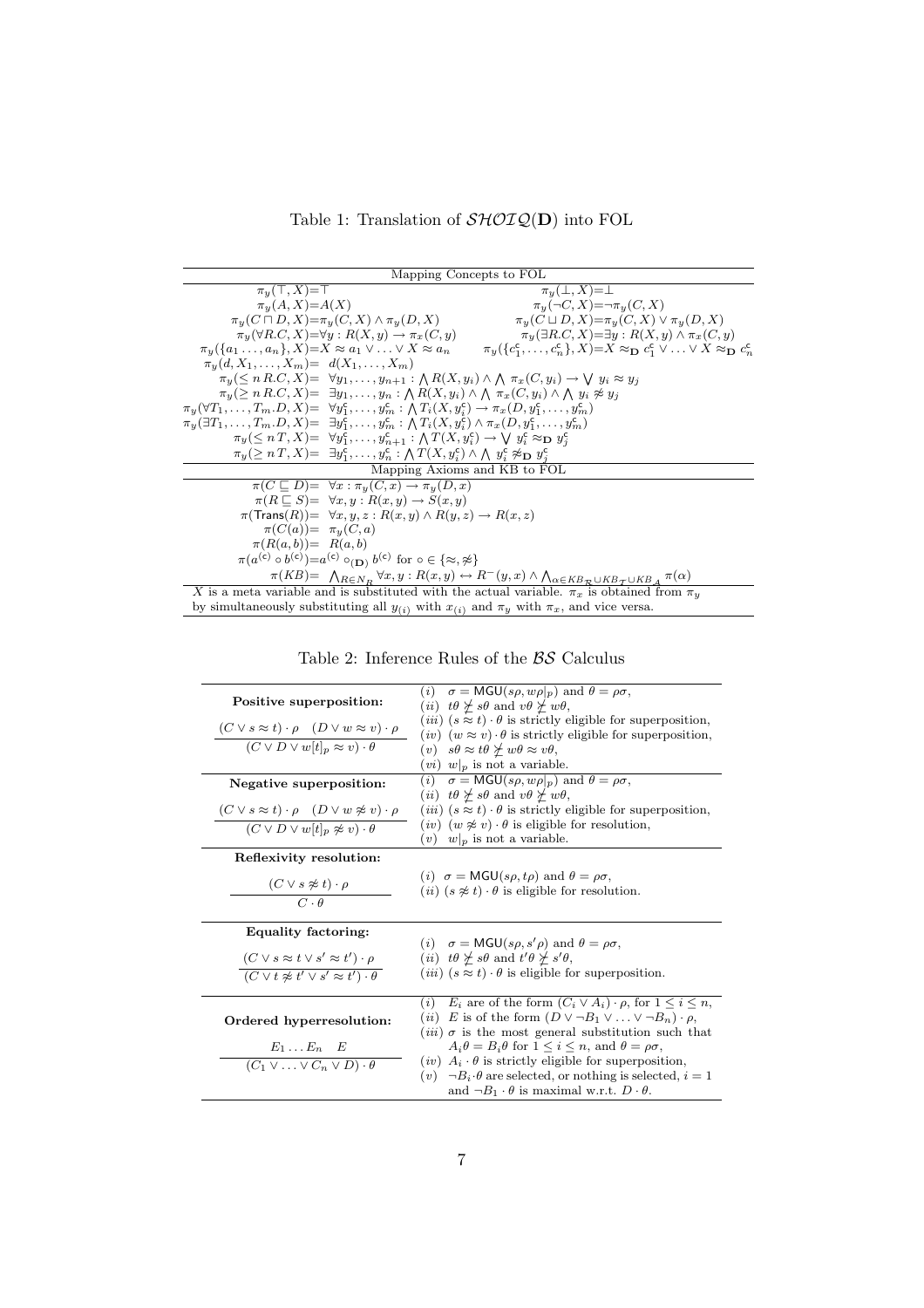measure  $c_L = (\max(s, t), p_L, \min(s, t))$ , where  $p_L$  is 1 if  $\circ$  is  $\approx$ , and 0 otherwise. Now  $L_1 \succ L_2$  iff  $c_{L_1} \succ c_{L_2}$ , where  $c_{L_i}$  are compared lexicographically, with  $1 \succ 0$ . The second parameter of the calculus is a selection function which selects an arbitrary set of negative literals.

The basic superposition calculus is a refutation procedure: if a set of closures N is saturated up to redundancy, then it is unsatisfiable if and only if it contains the empty closure. The set of closures  $N$  is saturated up to redundancy if all inferences from premises in  $N$  are redundant in  $N$ . A literal  $L \cdot \sigma$  is (strictly) maximal w.r.t. a closure  $C \cdot \sigma$  if no  $L' \in C$  exists, such that  $L' \sigma \succ L \sigma$  ( $L' \sigma \succeq L \sigma$ ). A literal  $L \cdot \sigma$  is *(strictly) eligible for superposition* in  $(C \vee L) \cdot \sigma$  if there are no selected literals in  $(C \vee L) \cdot \sigma$  and  $L \cdot \sigma$  is (strictly) maximal w.r.t.  $C \cdot \sigma$ ;  $L \cdot \sigma$  is *eligible for resolution* in  $(C \vee L) \cdot \sigma$  if it is selected in  $(C \vee L) \cdot \sigma$  or there are no selected literals in  $(C \vee L) \cdot \sigma$  and  $L \cdot \sigma$ is maximal w.r.t.  $C \cdot \sigma$ . We denote basic superposition with  $\beta S$  and present its inference rules in Table 2. The ordered hyperresolution rule is a "macro" inference, combining negative superposition and reflexivity resolution;  $E$  is called the *main premise*, and  $E_i$  are called the *side premises*.

# 3 Reasons for the Undecidability of OWL-DL with Rules

In [15], an extension of OWL-DL with rules was presented, by requiring that  $N_C \cup N_{R_a} \cup N_{R_c} \subseteq N_P$ . In other words, integration of OWL-DL and rules is achieved by simply allowing concepts and roles to be used in rules as unary and binary atoms, respectively. Furthermore, it was shown that such an extension leads to undecidability of the following problem: given an OWL-DL knowledge base  $KB$  and a program  $P$ , is there a common model of  $\pi(KB)$  and P, i.e. is KB consistent with P? As a consequence, subsumption and query answering w.r.t. knowledge bases and programs are also undecidable. Investigating this proof and the ones in [22] more closely, we note that the undecidability is caused by the interaction between some very basic features of description logics and rules. In this section, we try to give an intuitive explanation of this result and its consequences.

Consider the simple knowledge base KB from Table 3. It is not too difficult to see that this knowledge base implies the existence of an infinite chain of fathers: since *Peter* must have a father, there is some  $x_1$  who is a *Person.* In turn,  $x_1$  must have some father  $x_2$ , who must be a *Person*, and so on. An infinite model with such a chain is shown in Figure 1, upper part (a). Observe that *Peter* is a grandchild, since he has a father of a father, who is a person.

Let us now check whether  $KB \models Grandchild(Jane)$ ; this is the case if and only if  $KB \cup \{\neg Grandchild(Jane)\}\$ is unsatisfiable, i.e. if it does not have a model. We can check this by trying to build such a model; if we fail, then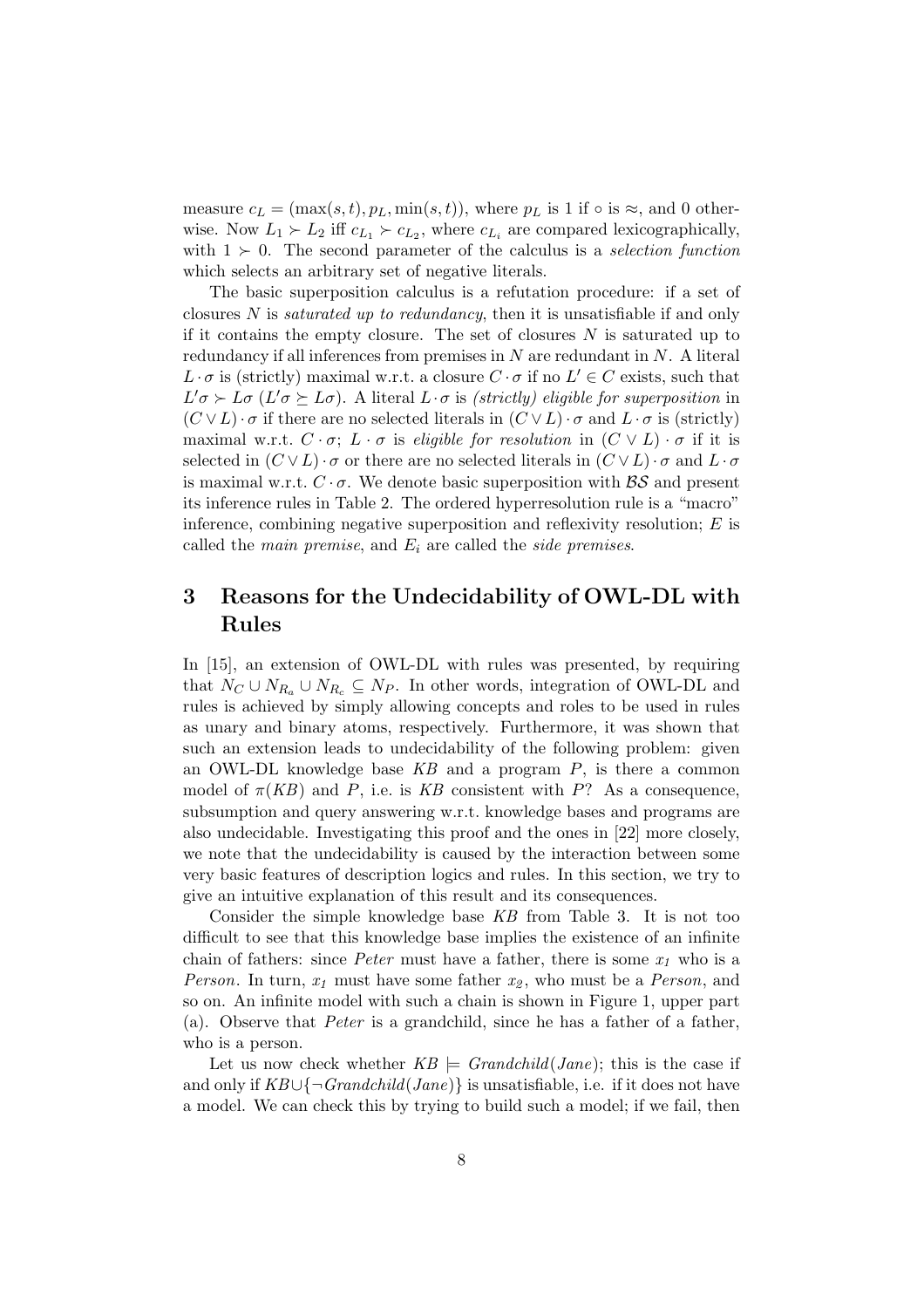Table 3: Example Knowledge Base

| Person(Peter)                            | Peter is a person.                                                                                           |
|------------------------------------------|--------------------------------------------------------------------------------------------------------------|
| $Person \sqsubset \exists father.Person$ | Each person has a father who is a person.                                                                    |
|                                          | $\exists father.(\exists father. Person) \sqsubseteq Grandchild \mid Things having a father of a father who$ |
|                                          | is a person are grandchildren.                                                                               |

we conclude that  $KB \cup \{\neg Grandchild(Jane)\}\$ is unsatisfiable. However, we have a problem: starting from *Peter*, a naïve approach to building a model will expand the chain of Peter's fathers indefinitely, and will therefore not terminate.

This very simple example intuitively shows that we have to be careful if we want to ensure termination of a satisfiability checking algorithm. For many DLs, termination can be ensured without losing completeness because we can restrict our attention to certain "nice" models. For numerous DLs, we can restrict our attention to tree models, i.e. to models where the underlying relational structure forms a tree [29]. This is so because every satisfiable knowledge base has such a tree model (to be precise, for some DLs we consider tree-like abstractions of non-tree models). Even if such a tree model is infinite, we can wind this infinite tree model into a finite structure. In our example, since KB does not require each father in the chain to be distinct (i.e. there is no axiom requiring the role father to be acyclic), the model in Figure 1, lower part (b) is the result of "winding" an infinite tree into a "nice", finite model. Due to their regular structure, these "windings" of tree models can be easily constructed in an automated way. To understand why every satisfiable  $\mathcal{SHIQ}$  knowledge base has a tree model [17], consider the mapping  $\pi$  in Table 1 more closely (we ignore some technicalities caused by the transitive roles): in all formulae obtained by transforming the result of  $\pi$ into prenex normal form, variables are connected by roles only in a tree-like manner, as shown in the following example:

 $\exists S.(\exists R.C \sqcap \exists R.D) \sqsubset Q$  ⇒  $\forall x : \{[\exists y : S(x, y) \land (\exists x : R(y, x) \land C(x)) \land (\exists x : R(y, x) \land D(x))] \rightarrow Q(x)\} \Rightarrow$  $\forall x, x_1, x_2, x_3 : \{ S(x, x_1) \land R(x_1, x_2) \land C(x_2) \land R(x_1, x_3) \land D(x_3) \rightarrow Q(x) \}$ 



Figure 1: Two Similar Models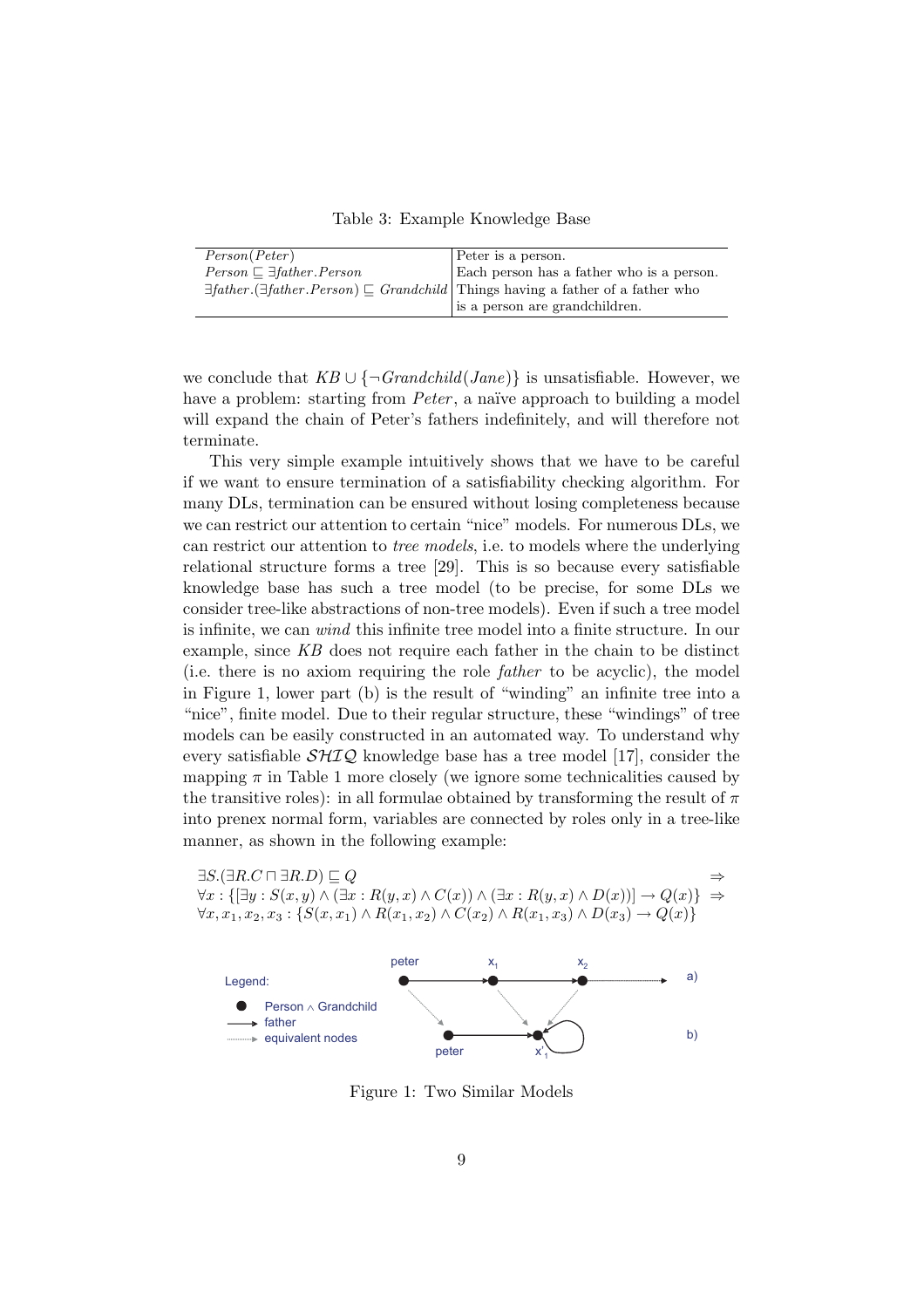Let us contrast these observations with the kind of reasoning required for function-free Horn rules. In such rules, all variables are universally quantified, i.e. there are no existentially quantified variables in rule consequents. Hence, we never have to infer the existence of "new" objects. Thus, reasoning algorithms must consider only individuals which are explicitly introduced and are given a name in the knowledge base. Reasoning can be performed by grounding the rules, i.e. replacing the variables in the rules with all individuals from the knowledge base in all possible ways. Through grounding, first-order reasoning becomes propositional, since a ground rule is essentially equivalent to a propositional clause. For a finite program, the number of ground rules is also finite, and satisfiability of a set of propositional clauses is decidable. Hence, the rules, such as the one defining  $hasAunt(x, y)$  from the introduction, are allowed to enforce arbitrary but finite, non-tree models, and not only "nice" models.

Now let us see what happens if we extend a description logic such as  $\mathcal{SHIQ}$  with function-free Horn rules. Then, we combine a logic whose decidability is due to the fact that we can restrict our attention to "nice" models (but with individuals whose existence may be implied by a knowledge base) with the one whose decidability is due to the fact that we can restrict our attention to "known" individuals (but with arbitrary relations between them). Unsurprisingly, this and similar combinations are undecidable [22, 15].

# 4 DL-safe Rules

As a reaction to the observations in Section 3, in this section we first formalize the interface between description logics and rules, and then, to achieve decidability, we define the notion of DL-safe rules and discuss its benefits and drawbacks. Finally, we show that query answering in  $\mathcal{SHOIN}$  with DL-safe rules is decidable.

## 4.1 Combining Description Logics and Rules

**Definition 4** (DL Rules). Let KB be a  $\mathcal{SHOLQ}(\mathbf{D})$  knowledge base and let  $N_P$  be the set of predicate symbols such that  $\{\approx\} \cup N_C \cup N_{R_a} \cup N_{R_c} \subseteq N_P$ . For s and t constants or variables, a DL-atom is an atom of the form  $A(s)$ , where  $A \in N_C$ , or of the form  $R(s,t)$ , where  $R \in N_{R_a} \cup N_{R_c}$ . A non-DLatom is an atom with a predicate from  $N_P \setminus (N_C \cup N_{R_a} \cup N_{R_c} \cup \{\approx\})$ . A (disjunctive) DL rule is a (disjunctive) rule over  $N_P$ . A DL program is a set of (disjunctive) DL rules.

The semantics of the combined knowledge base  $(KB, P)$ , where KB is a  $\mathcal{SHOIQ}(\mathbf{D})$  knowledge base and P is a DL program, is given by translation into first-order logic as  $\pi(KB) \cup P$ , where each rule  $A_1 \vee ... \vee A_n \leftarrow B_1, ..., B_m$ is treated as a clause  $A_1 \vee ... \vee A_n \vee \neg B_1 \vee ... \vee \neg B_m$ . The main inferences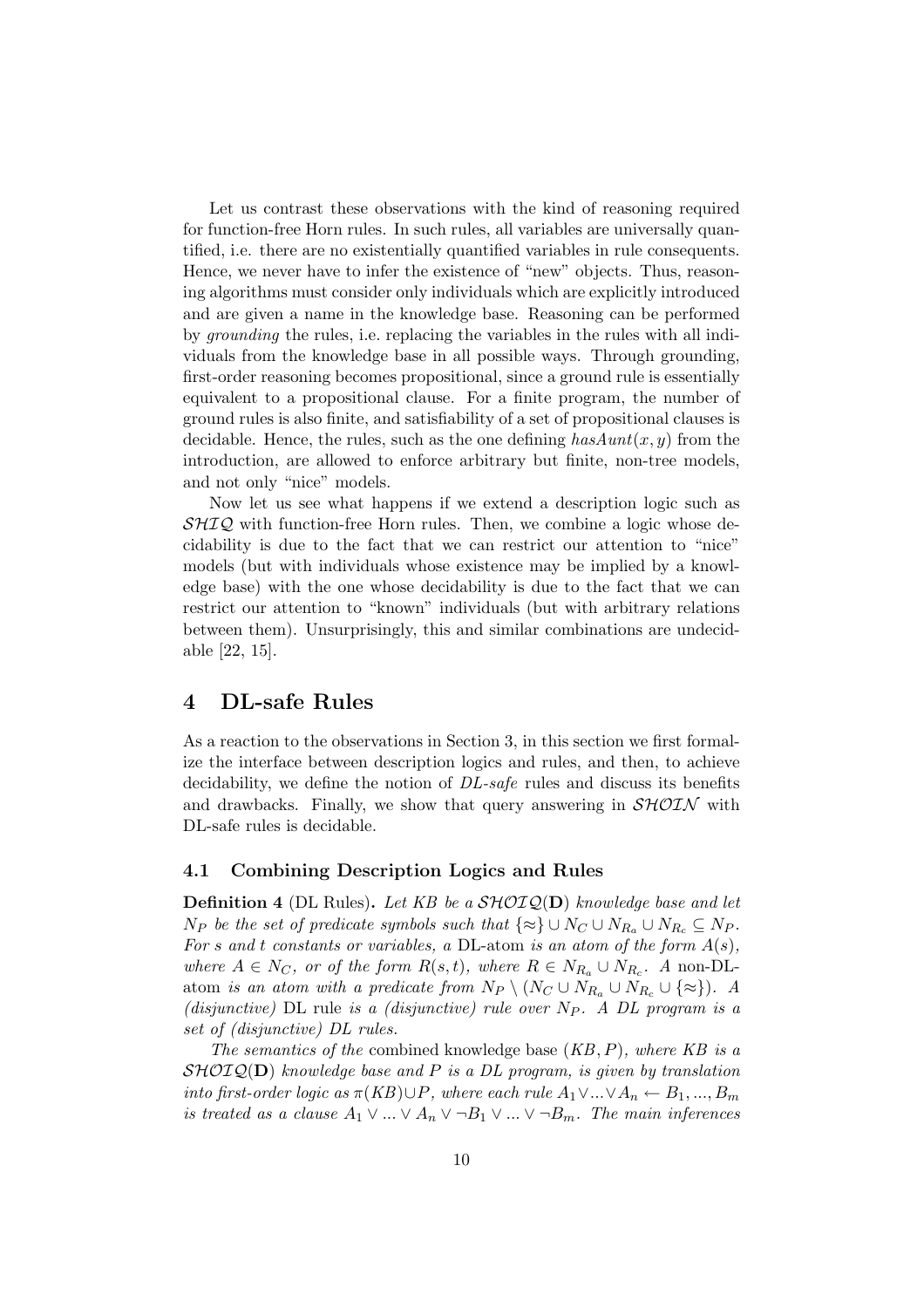in  $(KB, P)$  are satisfiability checking, *i.e. determining whether a first-order* model of  $\pi(KB) \cup P$  exists, and query answering, *i.e.* determining whether  $\pi(KB) \cup P \models \alpha$  for a ground atom  $\alpha$ , written as  $(KB, P) \models \alpha$ .

A few remarks regarding Definition 4 are in order.

Relationship with Existing Formalisms. The above definition yields a formalism compatible with the ones from [15, 22]. The main difference from [15] is that we allow non-DL-atoms to occur in a rule, and that we only allow atomic concepts to occur in a rule. The latter is a technical assumption and is not really a restriction: for a complex concept  $C$ , one can always introduce a new atomic concept  $A_C$ , add the axioms  $A_C \subseteq C$ and  $C \subseteq A_C$  to the TBox, and use  $A_C$  in the rule. This transformation is obviously linear in the size of P.

Decidability. Since the formalism is compatible with [15], we immediately have that the reasoning with combined knowledge bases is undecidable. To achieve decidability, we introduce the notion of DL-safety in Subsection 4.2.

Minimal vs. First-order Models. Rules are usually interpreted under minimal model semantics, i.e. only models minimal w.r.t. set inclusion are considered. We write  $P \models_c \alpha$  if a formula  $\alpha$  is true in all minimal models of P. However, in Definition 5 we assume the standard first-order semantics for rules, where  $P \models \alpha$  means that  $\alpha$  is true in all models of P. We briefly discuss the differences between these two approaches, and their practical consequences.

Assume that  $\alpha$  is a positive ground atom. It is easy to see that in such a case,  $P \models \alpha$  if and only if  $P \models_c \alpha$ . Namely, if  $\alpha$  is true in each model of  $P$ , it is true in each minimal model of  $P$  as well, and vice versa. Therefore, for entailment of positive ground atoms, it is not important whether the semantics of P is defined w.r.t. minimal or w.r.t. general first-order models.

Assume now that  $\alpha$  is a negative ground atom. In this case, there is a difference between minimal model semantics and first-order semantics, as shown by the following example. For  $\alpha = \neg A(b)$  and  $P = \{A(a)\}\$ , it is clear that  $P \not\models \alpha$ . Namely,  $\neg A(b)$  is not explicitly derivable from the facts in P:  $M_1 = \{A(a), A(b)\}\$ is a first-order model of P and  $\alpha$  is false in  $M_1$ . However, P has exactly one minimal model  $M_2 = \{A(a)\}\$ and  $\neg A(b)$  is obviously true in  $M_2$ , so  $P \models_c \alpha$ .

The choice of semantics also affects concept subsumption: assume that  $\alpha = \forall x : C(x) \to D(x)$ , and  $P = \{C(a), D(a)\}\$ . Similarly as above,  $P \not\models \alpha$ : just consider a model  $M_1 = \{C(a), D(a), C(b)\}\$  of P in which  $\alpha$  is false. However, the only minimal model of P is  $M_2 = \{C(a), D(a)\}\$ and  $\alpha$  is true in  $M_2$ , so  $P \models_c \alpha$ . The distinction between minimal models and general first-order models fundamentally changes the computational properties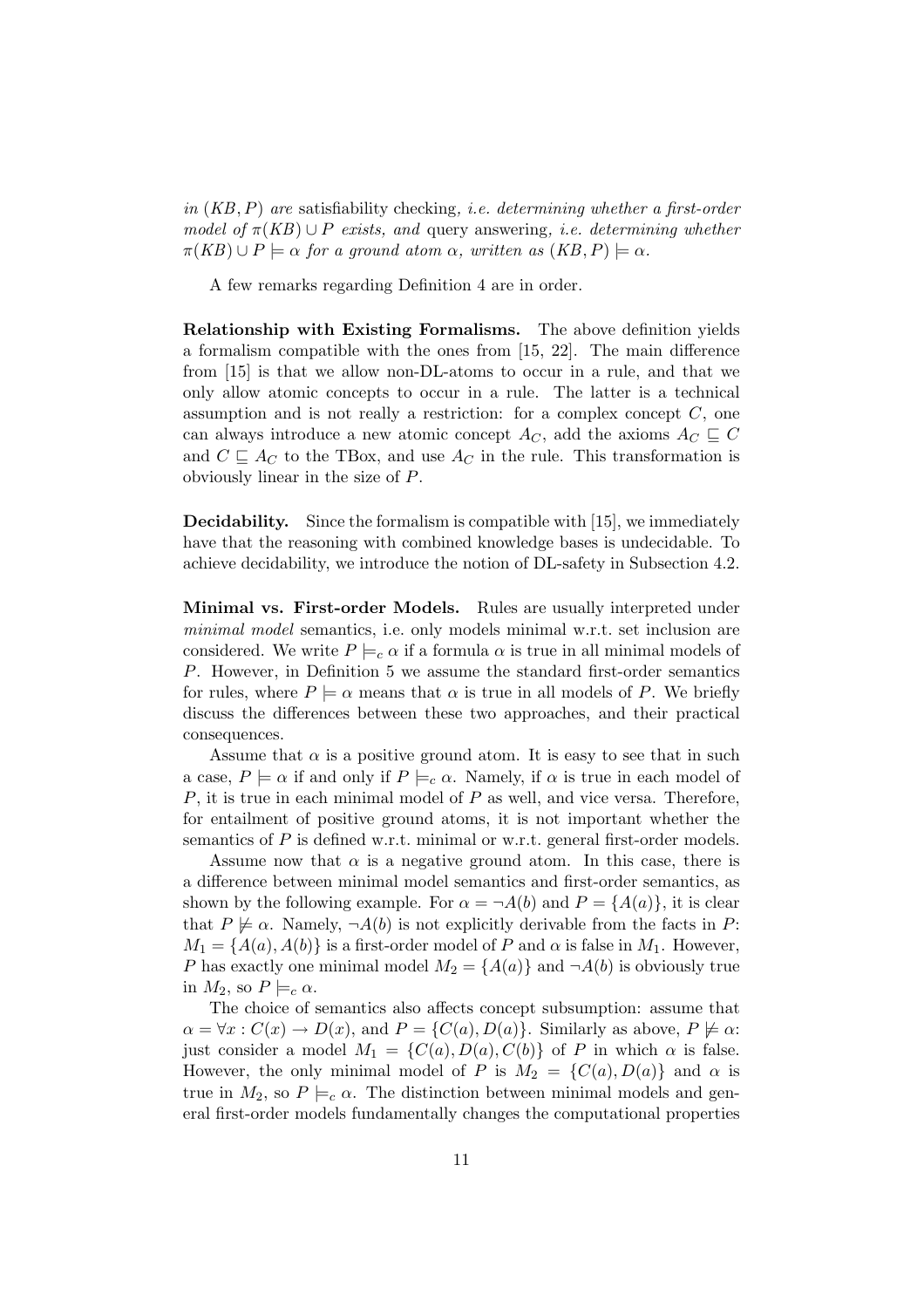of concept subsumption: equivalence of general programs under minimal model semantics is undecidable [27] whereas, under first-order semantics, it is decidable and can be reduced to satisfiability checking using standard transformations.

To summarize, the difference between first-order and minimal model semantics is not relevant for query answering if queries are positive atoms; however, it is relevant for queries which involve negation or for concept subsumption. Negative queries are usually considered in a more general framework of negation-as-failure, where negation is interpreted as failure to prove a query, thus yielding a non-monotonic formalism. Whereas nonmonotonic features are certainly very important for the Semantic Web, we do not address them in this work. Instead, our results are an initial step towards providing a practical hybrid knowledge representation formalism integrating description logics and rules. We also believe that our work may be used as a basis for future non-monotonic extensions.

### 4.2 DL-safety Restriction

We now introduce DL-safety restriction as one possible way to make reasoning with DL rules decidable.

Definition 5 (DL-safe Rules). A *(disjunctive) DL rule r is* DL-safe *if each* variable occurring in r also occurs in a non-DL-atom in the body of r. A (disjunctive) program  $P$  is  $DL$ -safe if all its rules are  $DL$ -safe.

DL-safety is similar to safety in datalog. In a safe rule, each variable occurs in a positive atom in the body, and may therefore be bound only to constants explicitly present in the database. Similarly, DL-safety ensures that each variable is bound only to individuals explicitly introduced in the ABox. For example, if *Person*, *livesAt*, and *worksAt* are concepts and roles from KB, the following rule is not DL-safe:

 $Homeworker(x) \leftarrow Person(x), livesAt(x, y), worksAt(x, y)$ 

The reason for this is that both variables  $x$  and  $y$  occur in DL-atoms, but do not occur in a body atom with a predicate outside of KB. This rule can be made DL-safe by adding special non-DL-atoms  $\mathcal{O}(x)$  and  $\mathcal{O}(y)$  to the body of the rule, and by adding a fact  $\mathcal{O}(a)$  for each individual a occurring in KB and P. Thus, the above rule becomes

 $Homeworker(x) \leftarrow Person(x), livesAt(x, y), worksAt(x, y), \mathcal{O}(x), \mathcal{O}(y)$ 

This rule is obviously DL-safe. In Subsection 4.3 we discuss the consequences that this transformation has on the semantics.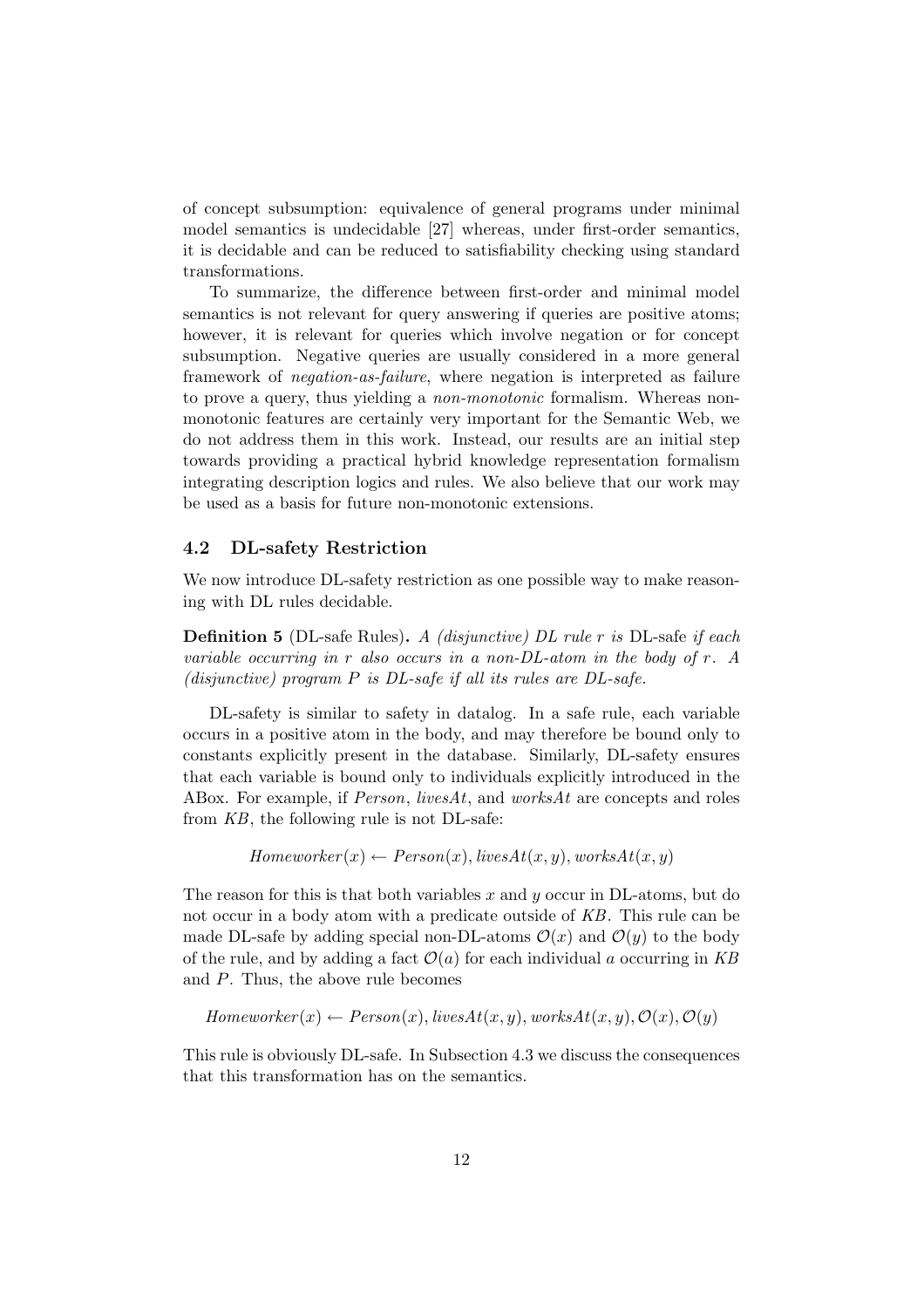|  | Table 4: Example with DL-safe Rules |  |  |  |
|--|-------------------------------------|--|--|--|
|--|-------------------------------------|--|--|--|

| $Person \sqsubset \exists father. Person$                                                           | Each person has a father who is a person. |
|-----------------------------------------------------------------------------------------------------|-------------------------------------------|
| $\exists$ father. $(\exists$ father.Person $) \sqsubset Grandchild$                                 | Things having a father of a father who    |
|                                                                                                     | is a person are grandchildren.            |
| $father \sqsubseteq parent$                                                                         | Fatherhood is a kind of parenthood.       |
| $BadChild(x) \leftarrow Grandchild(x),$                                                             | A bad child is a grandchild who hates     |
| $parent(x, y)$ , parent $(z, y)$ , hates $(x, z)$                                                   | one of his siblings.                      |
| $BadChild'(x) \leftarrow Grandchild(x),$                                                            | DL-safe version of a bad child.           |
| $parent(x, y), parent(z, y), hates(x, z),$                                                          |                                           |
| $\mathcal{O}(x)$ , $\mathcal{O}(y)$ , $\mathcal{O}(z)$                                              |                                           |
| Person(Cain)                                                                                        | Cain is a person.                         |
| father(Cain, Adam)                                                                                  | Cain's father is Adam.                    |
| father(Abel, Adam)                                                                                  | Abel's father is Adam.                    |
| hates(Cain, Abel)                                                                                   | Cain hates Abel.                          |
| <i>Person</i> ( <i>Romulus</i> )                                                                    | Romulus is a person.                      |
| $\exists father.\exists father^-.\{Remus\}(Romulus)$                                                | Romulus' father is a father of Remus.     |
| hates(Romulus, Remus)                                                                               | Romulus hates Remus.                      |
| $Child(x) \leftarrow GoodChild(x), \mathcal{O}(x)$                                                  | Good children are children.               |
| $Child(x) \leftarrow BadChild'(x), \mathcal{O}(x)$                                                  | Bad children are children.                |
| $(GoodChild \sqcup BadChild')(Oedipus)$                                                             | Oedipus is a good or a bad child.         |
| $\mathcal{O}(\alpha)$ for each individual $\alpha$ in the ABox Enumeration of all ABox individuals. |                                           |

#### 4.3 Expressivity of DL-safe Rules

In our approach, to achieve decidability, we do not restrict the component languages. Rather, we combine full  $\mathcal{SHOIN}(\mathbf{D})$  with function-free Horn rules, and thus extend both formalisms. DL-safety only restricts the interchange of consequences between the component languages to those consequences involving individuals explicitly introduced in the ABox.

To illustrate the expressive power of DL-safe rules, consider the axioms from Table 4. We use a rule to define the only non-DL-predicate BadChild as a grandchild which hates some of its siblings (or itself). Notice that this rule involves relations forming a triangle between two siblings and a parent and thus cannot be expressed in a description logic such as  $\mathcal{SHOIN}(\mathbf{D})$ . Moreover, it is not DL-safe because variables  $x, y$  and  $z$  do not occur in a non-DL-atom in the rule body.

Now consider the first group of ABox facts. Since Cain is a Person, as in Section 3 one may infer that Cain is a Grandchild. Now Cain and Abel are children of Adam, and Cain hates Abel, so Cain is a BadChild.

Similarly, Romulus has a father who is a father of Remus, and Romulus hates Remus, so Romulus is a BadChild as well. We are able to derive this without knowing exactly who the father of Romulus is.

Consider now the DL-safe rule defining BadChild': since the father of *Cain* and *Abel* is known by name (i.e.  $Adam$  is in the ABox), the literal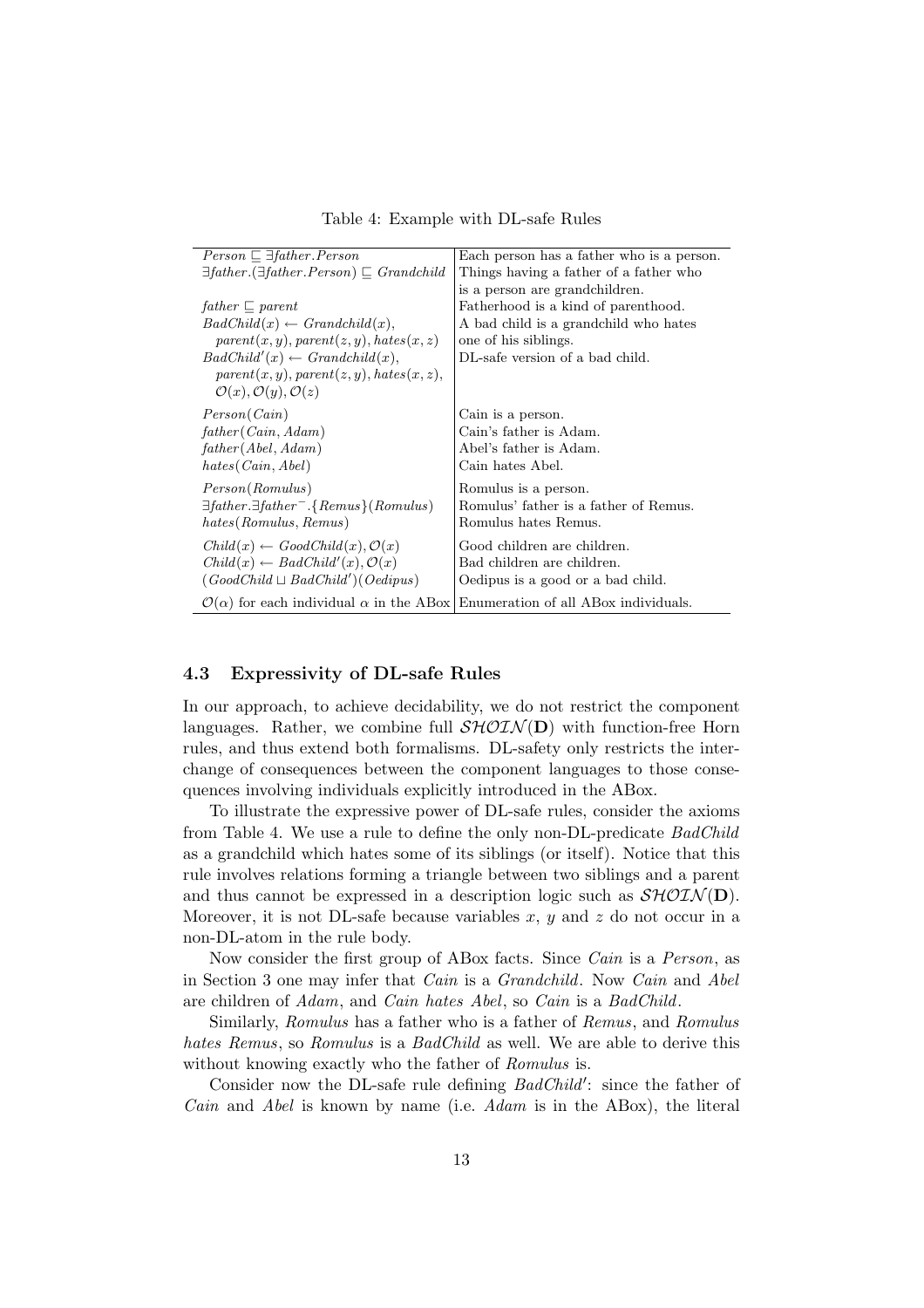$\mathcal{O}(y)$  from the rule for BadChild' can be matched to  $\mathcal{O}(Adam)$ , and we may conclude that *Cain* is a BadChild'. In contrast, the father of *Romulus* and Remus is not known in the ABox. Hence, the literal  $\mathcal{O}(y)$  from the DL-safe rule cannot be matched to the father's name, so the rule does not derive that Romulus is a BadChild'.

This may seem confusing. However, DL-safe rules do have a "natural" reading: just append the phrase "where the identity of all objects is known" to the intuitive meaning of the rule. For example, the rule defining  $BadChild'$ can be read as "A *BadChild'* is a known grandchild for which we know a parent, and who hates one of his known siblings."

Combining description logics with DL-safe rules increases the expressivity of both languages. Namely, a  $\mathcal{SHOLN}(\mathbf{D})$  knowledge base cannot imply that Cain is a BadChild′ because the "triangle" rule cannot be expressed using  $\mathcal{SHOIN}(\mathbf{D})$  constructs. Similarly, a set of function-free Horn rules cannot imply this either: we know that Cain has a grandfather because Cain is a person, but we do not know who he is. Hence, we need the existential quantifier to *infer* the existence of ancestors and thus to conclude that *Cain* is a Grandchild.

Finally, we would like to point out that it is incorrect to compute all consequences of the description logic component first, and then to apply the rules to the consequences. Consider the last KB part about Oedipus: he is a GoodChild or a BadChild', but we do not know exactly which is true. Either way, one of the rules derives that Oedipus is a Child, so we have  $(KB, P) \models Child(Oedinus)$ . This cannot be derived by applying the rules defining Child to the consequences of KB since  $KB \not\models GoodChild(Oedipus)$ and  $KB \not\models BadChild'(Oedipus).$ 

The impact of the DL-safety restriction in practice depends a lot on the type of the application. For applications relying mainly on extensional reasoning (such as e.g. metadata-based information retrieval), we believe that DL-safety is not a serious restriction. In such applications, the universe of discourse is usually limited to the known objects, so DL-safe rules can draw all or most relevant conclusions. On the contrary, in applications requiring intensional reasoning (such as e.g. natural language processing), DL-safety is a much more severe restriction, as many conclusions drawn involve unnamed objects.

## 4.4 Decidability of Query Answering

We now show that checking satisfiability of a  $\mathcal{SHOLN}$  knowledge base extended with DL-safe rules is decidable. The proof is by a non-deterministic reduction to checking satisfiability of a  $\mathcal{SHOIN}$  knowledge base without rules.

Theorem 1. For any SHOIN knowledge base KB and any DL-safe program  $P$ , checking if  $(KB, P)$  is satisfiable is decidable.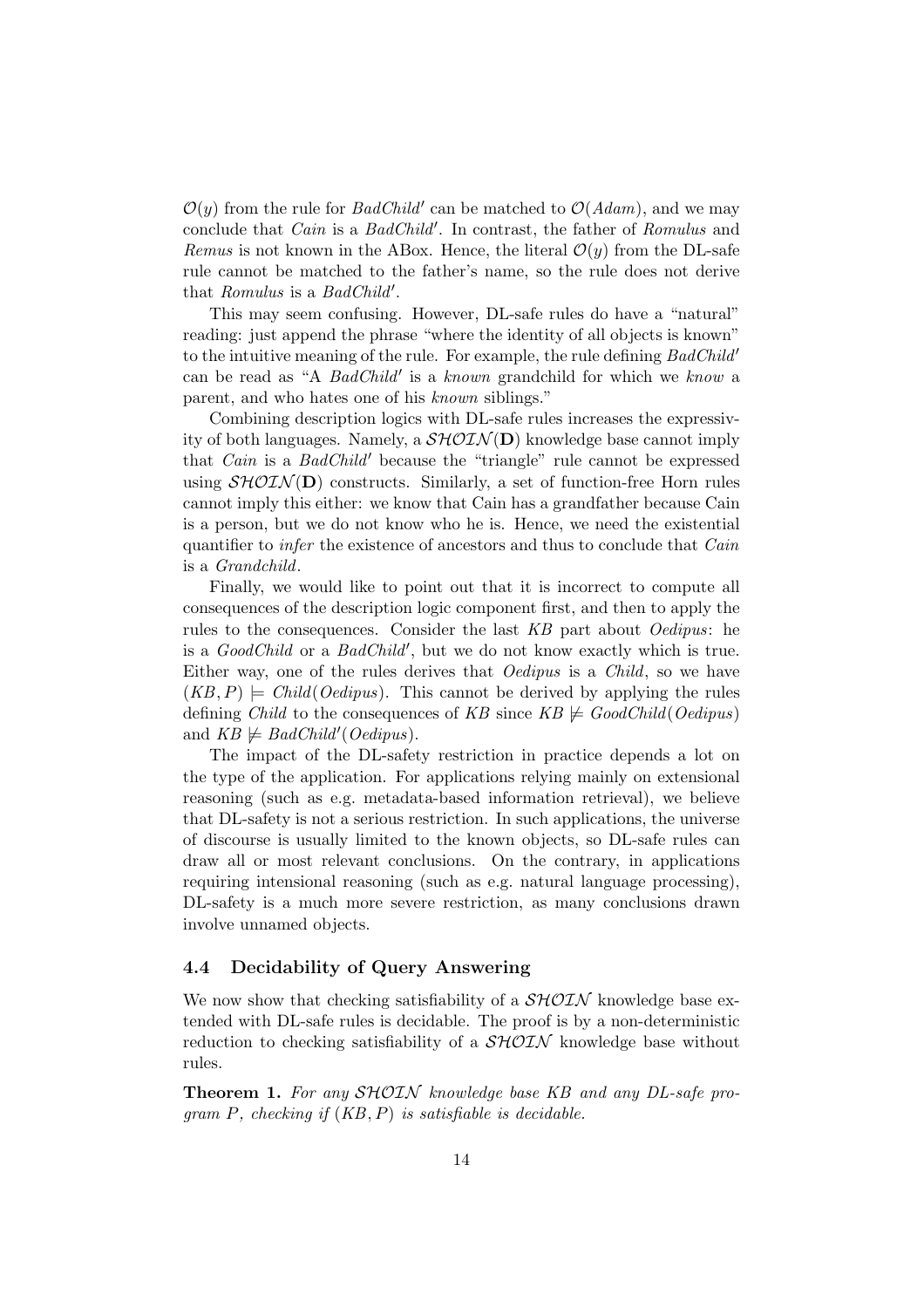*Proof.* Let  $P<sup>g</sup>$  be the set of ground instances of P, i.e.  $P<sup>g</sup>$  contains all possible ground instantiations of rules in  $P$  with individuals from  $KB$  and  $P$ .

We now show that  $\pi(KB) \cup P$  is satisfiable if and only if  $\pi(KB) \cup P^g$  is satisfiable. The  $(\Rightarrow)$  direction is trivial. For the  $(\Leftarrow)$  direction, let I be a model of  $\pi(KB) \cup P^g$ . Since  $\pi(KB) \cup P^g$  does not contain non-DL-atoms with variables, we may safely assume that the interpretation of each non-DL-predicate contains only tuples of the form  $(\alpha_1, \ldots, \alpha_n)$ , such that, for each *i*, there is a constant  $a_i$  with  $a_i^I = \alpha_i$ . Let *r* be a rule from *P*. Since  $r$  is DL-safe, each variable in  $r$  occurs in a body non-DL-atom. Hence, for each valuation replacing a variable in r with an individual  $\alpha$  for which there is no such constant a with  $a^I = \alpha$ , there is a body atom of r which is false in I, making r true in I. Thus, I is a model of  $\pi(KB) \cup P$ .

Satisfiability of  $\pi(KB) \cup P^g$  can be decided by case analysis as follows: each model of  $P<sup>g</sup>$  satisfies at least one literal per rule. Hence, we don'tknow non-deterministically choose one literal per clause in  $P<sup>g</sup>$  and, for  $L<sup>c</sup>$ the resulting set of literals, we test the satisfiability of  $\pi(KB) \cup L^c$ . Now  $\pi(KB) \cup P^g$  is satisfiable if and only if there exists a "choice" of  $L^c$  such that  $\pi(KB) \cup L^c$  is satisfiable.

Next, let  $L_{DL}^c \subseteq L^c$  be the subset of ground literals of  $L^c$  involving DL predicates. Then  $\pi(KB) \cup L^c$  is unsatisfiable if and only if either  $L^c$  contains a complementary pair of ground literals or  $\pi(KB) \cup L_{DL}^c$  is unsatisfiable. The first case can be checked syntactically, and the second case can be reduced to standard  $\mathcal{SHOIN}$  reasoning as follows:  $L_{DL}^c$  can be viewed as an ABox, apart from literals of the form  $\neg R(a, b)$ , which can be transformed into equivalent  $\mathcal{SHOIN}$  ABox assertions  $(\forall R.\neg \{b\})(a)$ . Thus we have reduced query answering to deciding satisfiability of a  $\mathcal{SHOIN}$  knowledge base.

The latter problem is decidable because  $(i)$  transitivity axioms can be eliminated from  $\mathcal{SHOLN}$  knowledge bases in the same way as this is done for  $\mathcal{SHIQ}$  in [18] and (ii) the resulting logic is a syntactic variant of the two variable fragment of first-order logic with counting quantifiers, which is known to be decidable [10].  $\Box$ 

Since the semantic of  $(KB, P)$  is compatible with standard first-order semantics, we have that  $(KB, P) \models \alpha$  if and only if  $(KB, P \cup \{\leftarrow \alpha\})$  is unsatisfiable, for any ground atom  $\alpha$ . Hence, Theorem 1 shows decidability of query answering as well.

The same non-deterministic reduction of ground DL-safe rules to sets of ground literals is applicable even if KB is a  $\mathcal{SHOIN}(\mathbf{D})$  knowledge base. Hence, we strongly believe that Theorem 1 also holds for  $\mathcal{SHOIN}(\mathbf{D})$ , since the proof that  $\mathcal{SHOIN}$  is decidable should be easily adaptable to  $\mathcal{SHOIN}(\mathbf{D}).$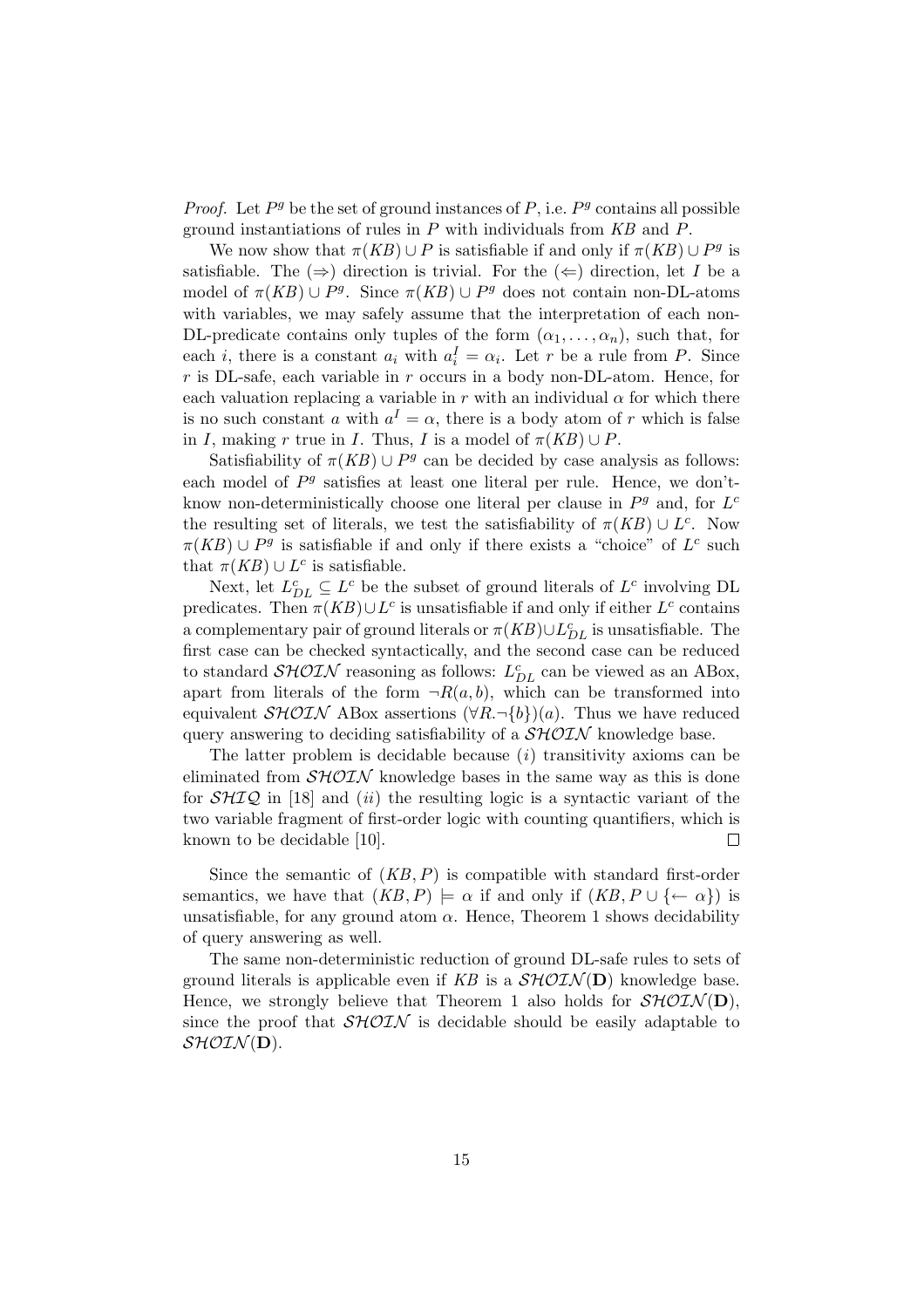# 5 Query Answering with DL-safe Rules

The proof of Theorem 1 gives a procedure for query answering in the full combination of OWL-DL and DL-safe rules. However, this procedure is likely to be hopelessly inefficient in practice, due to the huge amount of don't-known non-determinism. At least to a certain extent, such rather blind guessing seems unavoidable. Namely, in [28] it was shown that the combination of nominals, inverse roles, and number restrictions yields an increase in complexity from ExpTime to NExpTime. Therefore, in this section we describe a practical reasoning algorithm for the following fragment: (i) the description logic is  $\mathcal{SHIQ}$ , and (ii) in rules, DL-atoms are restricted to concepts and simple roles. Our algorithm is based on reducing the description logic knowledge base to a disjunctive program which entails the same set of ground facts as the original knowledge base. For unary coding of numbers, this algorithm runs in deterministic exponential time, which makes it optimal since  $\mathcal{SHTQ}$  is EXPTIME-complete [28]. Furthermore, DL-safe rules (with the above restriction to concepts and simple roles) can simply be appended to the program obtained by the reduction.

The full presentation of the algorithm and a proof of its correctness are technically involved and lengthy [18, 20]. Here, we just provide an overview of the procedure, without going into details.

The algorithm in [18] is capable of handling  $\mathcal{SHIQ}(\mathbf{D})$  knowledge bases. The presence of datatypes does not significantly affect the algorithm presented in this paper: the only change is to the basic superposition calculus, which is extended with a so-called *concrete domain resolution rule* from [19]. This rule combines concrete domain reasoning with logical reasoning to provide a D-refutation procedure. Since its presentation is rather technical and not essential for the ideas described here, for details please refer to [18, 19].

#### 5.1 Overview

For a  $\mathcal{SHIQ}$  knowledge base KB, our goal is to obtain a disjunctive program  $DD(KB)$ , such that  $KB \models \alpha$  if and only if  $DD(KB) \models_c \alpha$ , for  $\alpha$  of the form  $R(a, b)$  or  $A(a)$ . Thus,  $DD(KB)$  can be used for answering queries in KB.

The intuition behind our reduction is the following: let us assume that unsatisfiability of KB can be decided using some sound and complete calculus C. Our goal is to simulate each inference step of C on  $KB$  by a sound inference step on  $DD(KB)$ . Hence, each proof by C in KB can be reduced to a proof in  $DD(KB)$ . Furthermore, the program  $DD(KB)$  should allow simulating the inferences in the other direction as well, i.e. it should be possible to reduce each proof in  $DD(KB)$  by a sound and complete calculus  $\mathcal{C}'$  to a proof in  $KB$ . Then,  $KB$  is satisfiable if and only if  $DD(KB)$  is satisfiable.

To operationalize this idea, we use an instance of basic superposition for  $\mathcal C$  and, in Section 5.2, we show an algorithm for deciding satisfiability of KB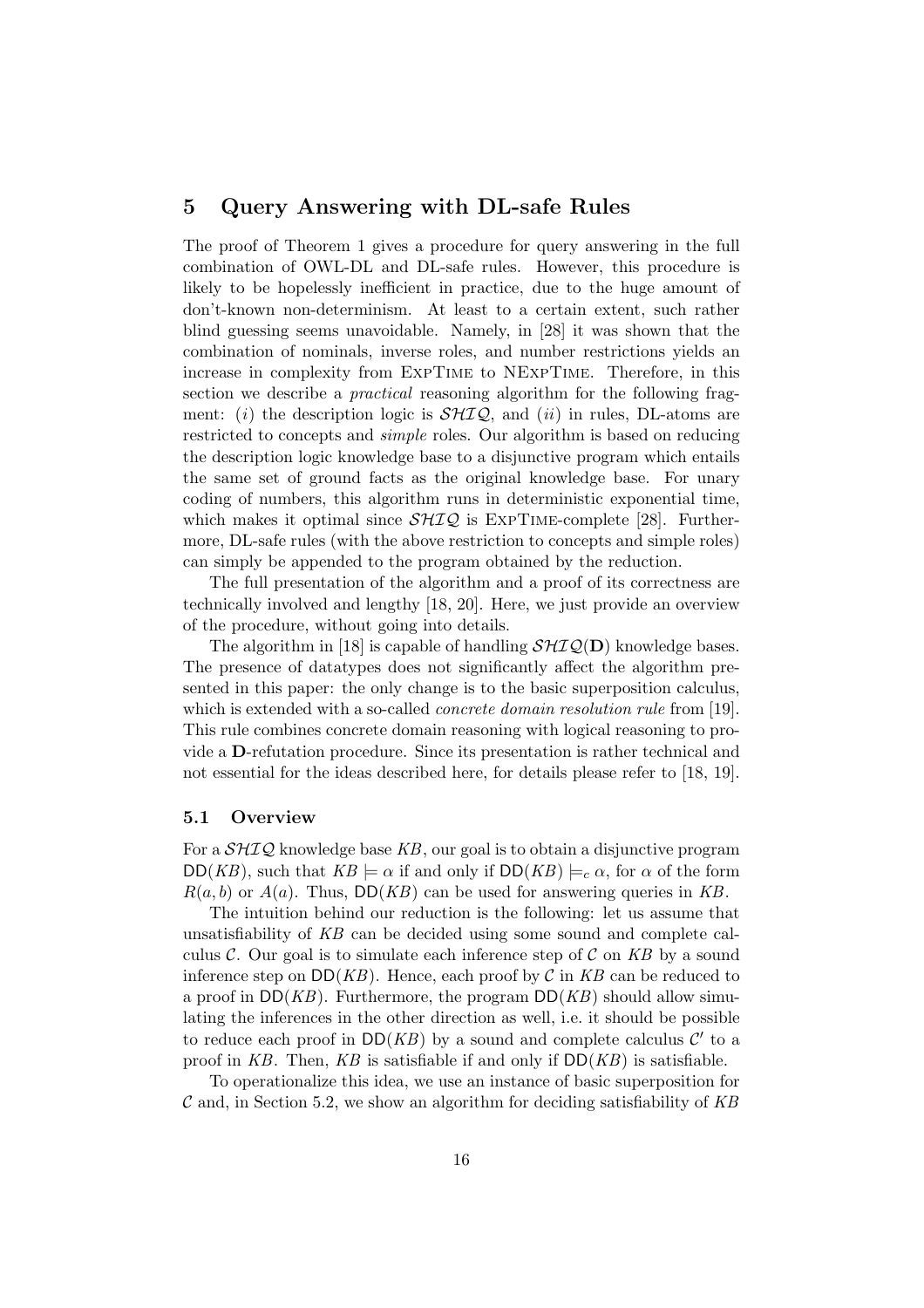by  $BS_{DL}^+$ , a parametrization of  $BS$ . Next, in Section 5.3 we show how this decision procedure can be used to obtain the desired reduction. In Section 5.4 we show that DL-safe rules can simply be appended to  $DD(KB)$ . In Section 5.5 we show how to compute non-ground query answers. Finally, in Section 5.6 we present an example knowledge base along with the steps performed by the reduction algorithm.

## 5.2 Deciding  $\mathcal{SHIQ}$  by Basic Superposition

Satisfiability of a  $\mathcal{SHIQ}$  knowledge base KB can be decided in the framework of resolution as follows.

Eliminating Transitivity Axioms. A minor problem in deciding satisfiability of KB are the transitivity axioms, which, in their clausal form, do not contain so-called covering literals (i.e. literals containing all variables of a clause). Such clauses are known to be difficult to handle, so we preprocess KB into an equisatisfiable  $\mathcal{ALCHIQ}$  knowledge base  $\Omega(KB)$ . In short, this transformation replaces each transitivity axiom  $Trans(S)$  with axioms of the form  $\forall R.C \sqsubseteq \forall S.(\forall S.C)$ , for each R with  $S \sqsubseteq^* R$  and C a concept occurring in KB. This transformation is polynomial. Whereas KB and  $\Omega(KB)$  entail the same sets of ground facts concerning simple roles, they do not entail the same sets of ground facts concerning complex roles. This is the reason for allowing only simple roles to occur in DL-safe rules.

**Preprocessing.** We translate  $\Omega(KB)$  into a first-order formula  $\pi(KB)$ according to Table 1. Assuming unary coding of numbers,  $\pi(KB)$  can be computed in polynomial time. To transform  $\pi(KB)$  into a set of closures  $\Xi(KB)$ , we apply the well-known *structural transformation* [26]. Roughly speaking, the structural transformation introduces a new name for each nonatomic subconcept of KB. For example, in the axiom  $C \subseteq \exists R.(\forall S.C)$ , a new concept  $Q$  is introduced for the subconcept  $\forall S.C$ , and the above axiom is replaced with axioms  $C \subseteq \exists R.Q$  and  $Q \subseteq \forall S.C$ . It is well-known that  $\pi(KB)$  and  $\Xi(KB)$  are equisatisfiable, and that  $\Xi(KB)$  can be computed in polynomial time [26].

For any KB, the syntactic structure of closures in  $\Xi(KB)$  follows the types given in Table 5; we call them  $\text{ALCHIO}$ -closures. We use the following notation: for a term t, we denote with  $P(t)$  a disjunction of the form  $(\neg)P_1(t) \vee \ldots \vee (\neg)P_n(t)$ , and we denote with  $\mathbf{P}(\mathbf{f}(x))$  a disjunction of the form  $\mathbf{P_1}(f_1(x)) \vee \ldots \vee \mathbf{P_m}(f_m(x))$  (notice that this allows each  $\mathbf{P_i}(f_i(x))$  to contain positive and negative literals). We use  $\langle t \rangle$  to denote that the term t may, but need not be marked. In all closure types, some of the disjuncts may be empty.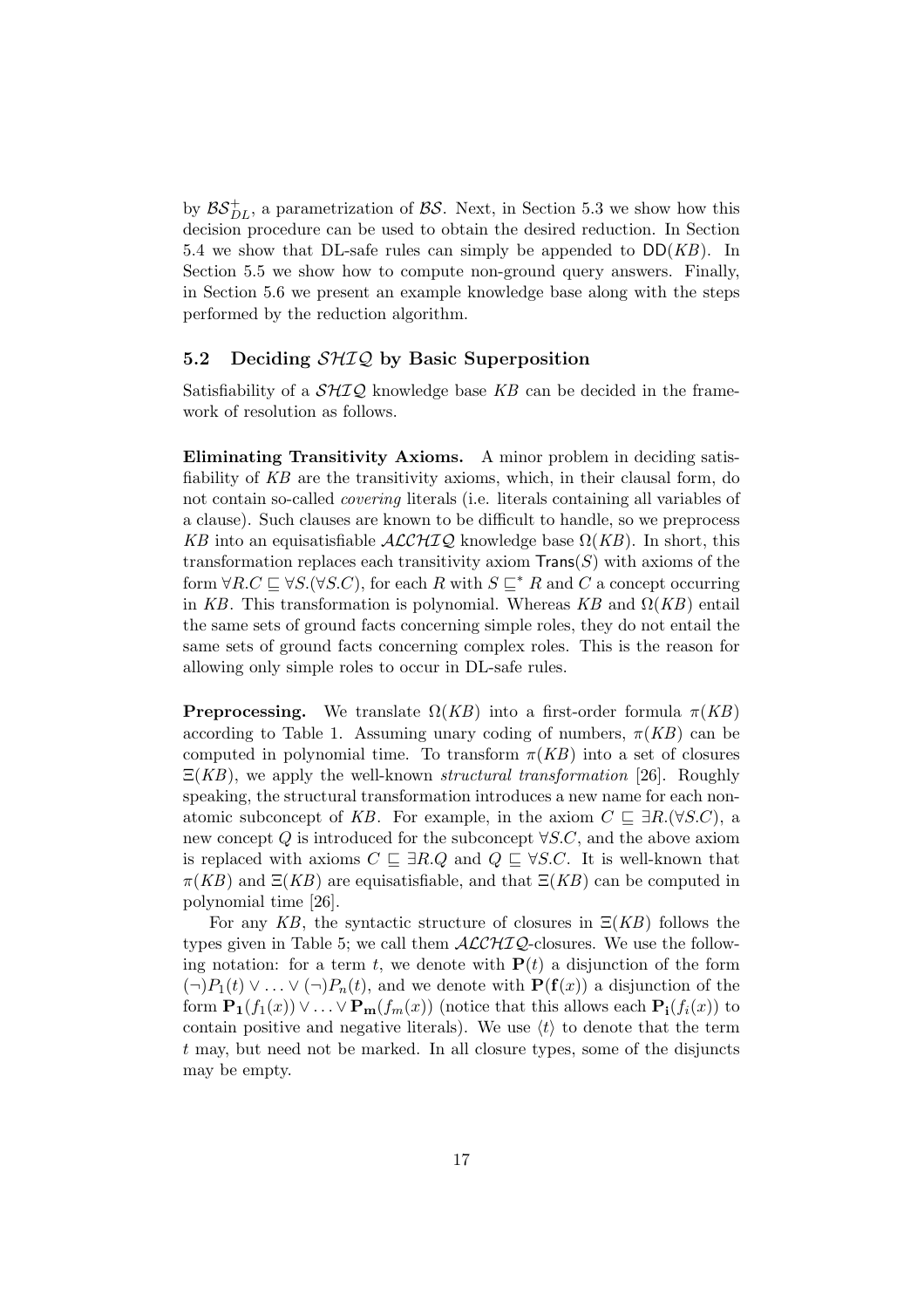Table 5: Types of  $\text{ALCHIQ-}\text{closures}$ 

|                | $\neg R(x, y) \vee \text{Inv}(R)(y, x)$                                                                                                                                                           |
|----------------|---------------------------------------------------------------------------------------------------------------------------------------------------------------------------------------------------|
| $\overline{2}$ | $\overline{\neg R(x,y)\vee S(x,y)}$                                                                                                                                                               |
| 3              | $\left  \mathbf{P}^{\mathbf{f}}(x) \vee R(x, \langle f(x) \rangle) \right $                                                                                                                       |
| $\overline{4}$ | $\mathbf{P}^{\mathbf{f}}(x) \vee R([f(x)], x)$                                                                                                                                                    |
| $5^{\circ}$    | $\boxed{\mathbf{P_1}(x) \vee \mathbf{P_2}(\langle \mathbf{f}(x) \rangle) \vee \bigvee \langle f_i(x) \rangle \approx / \mathcal{F} \langle f_i(x) \rangle}$                                       |
| 6              | $ \mathbf{P_1}(x) \vee \mathbf{P_2}([g(x)]) \vee \mathbf{P_3}(\langle \mathbf{f}([g(x)] \rangle) \vee \bigvee \langle t_i \rangle \approx / \mathcal{Z} \langle t_i \rangle)$                     |
|                | where $t_i$ and $t_j$ are either of the form $f([g(x)])$ or of the form x                                                                                                                         |
|                | $7 \mathbf{P}_1(x) \vee \bigvee \neg R(x,y_i) \vee \mathbf{P}_2(\mathbf{y}) \vee \bigvee y_i \approx y_i$                                                                                         |
| 8              | $\ket{\mathbf{R}(\langle \mathbf{a} \rangle, \langle \mathbf{b} \rangle)} \vee \mathbf{P}(\langle \mathbf{t} \rangle) \vee \bigvee \langle t_i \rangle \approx / \mathcal{Z} \langle t_i \rangle$ |
|                | where t, $t_i$ and $t_j$ are either some constant b or a functional term $f_i([a])$                                                                                                               |
|                | Conditions:                                                                                                                                                                                       |
|                | $(i)$ : In any term $f(t)$ , the inner term t occurs marked.                                                                                                                                      |

 $(ii):$  In all positive equality literals with at least one function symbol, both sides are marked.

Decomposition. As discussed in [21, 18], if KB contains number restrictions on roles that have subroles, saturating  $\Xi(KB)$  by  $\mathcal{BS}$  need not terminate. To remedy that, we introduce *decomposition* — an additional inference rule which transforms some conclusions of  $BS$  in a way that guarantees termination. More precisely, any conclusion derived by  $\beta S$  of the form as specified below left is replaced with the two closures on its right, where  $t$ is an arbitrary term, and the predicate  $Q_{S,f}$  is a predicate not occurring in  $\Xi(KB)$  and is unique for a pair of role and function symbols S and f:

$$
D \cdot \rho \vee R([t], [f(t)]) \quad \leadsto \quad D \cdot \rho \quad \vee \quad Q_{R,f}([t])
$$
\n
$$
\neg Q_{R,f}(x) \quad \vee \quad R(x, [f(x)])
$$
\n
$$
D \cdot \rho \vee R([f(t)], [t]) \quad \leadsto \quad D \cdot \rho \quad \vee \quad Q_{\text{Inv}(R),f}([t])
$$
\n
$$
\neg Q_{\text{Inv}(R),f}(x) \quad \vee \quad R([f(x)], x)
$$

With  $BS^+$  we denote the BS calculus where decomposition is eagerly applied to the conclusions of all  $\beta S$  inference. In [21, 18] we have shown that  $BS^+$  is sound and complete, i.e. that a set of closures saturated under  $BS^+$  up to redundancy is unsatisfiable if and only if it contains the empty closure.

**Parameters for**  $BS^+$ **.** In the rest,  $BS^+_{DL}$  denotes the following parametrization of  $BS^+$ . We use a standard *lexicographic path ordering* [24] (LPO) for comparing terms. LPOs are based on a precedence  $\geq_P$  over function, constant, and predicate symbols. If the precedence is total, then the induced LPO is total on ground terms, and is admissible for basic superposition. To decide  $ALCHIQ$ , we can use any precedence such that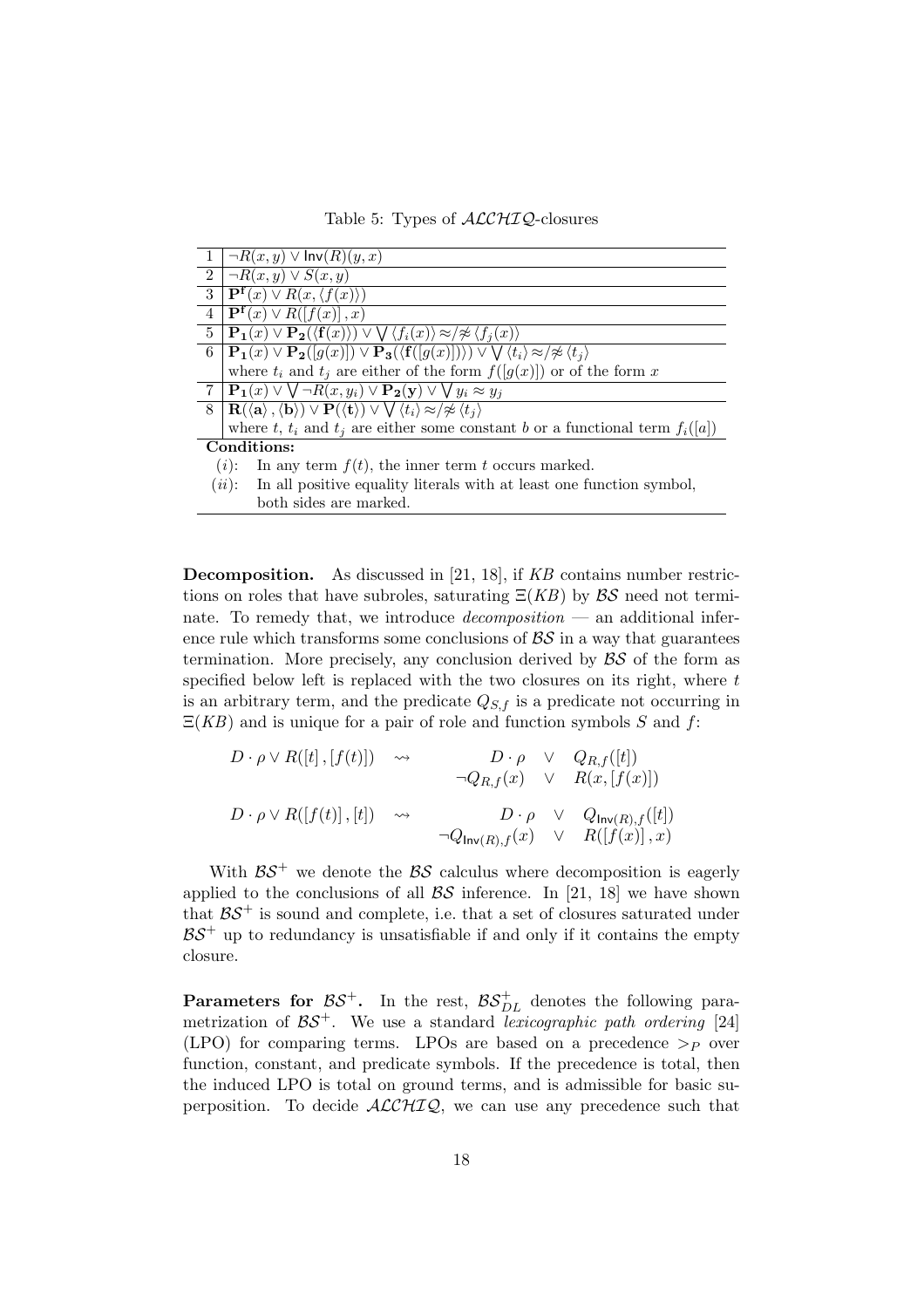$f >_P c >_P p >_P Q_{S,f} >_P \top$ , for any function symbol f, constant c, predicate symbol p and predicate  $Q_{S,f}$ . We use the selection function which selects all negative binary literals in a closure.

**Termination of**  $BS_{DL}^+$  **on**  $ALCHIQ$  **Closures.** The following lemma is central to our work. It states that any  $\mathcal{BS}_{DL}^+$  inference, when applied to ALCHIQ-closures, produces an ALCHIQ-closure. The proof is by considering all  $\mathcal{BS}_{DL}^+$  inferences on all types of  $\mathcal{ALCHIQ}\text{-}\mathrm{closures.}$ 

**Lemma 1.** Let  $N_0, \ldots, N_i \cup \{C\}$  be a  $\mathcal{BS}_{DL}^+$ -derivation, where  $N_0 = \Xi(KB)$ and C is the conclusion derived from premises in  $N_i$ . Then C is either an  $\mathcal{ALCHIQ}\text{-closure or it is redundant in } N_i.$ 

Lemma 1 is crucial to show that saturation of  $\Xi(KB)$  by  $\mathcal{BS}_{DL}^+$  terminates. Namely, for a finite knowledge base, the number of ALCHIQ-closures is finite:  $(i)$  the number of variables in closures of types 1 and 2 is two,  $(ii)$  the number of variables in a closure of type 7 is limited by the maximal number occurring in a number restriction,  $(iii)$  the depth of a functional term is at most two, so  $(iv)$  using a finite number of concept and function symbols and a finite number of variables, the number of closures that can be built without repeated literals is finite. In fact, assuming that  $|KB|$  represents the size of the knowledge base where numbers are coded in unary, the number of  $\mathcal{ALCHIQ}$ -closures is exponential in |KB|.

Therefore, saturation of  $\Xi(KB)$  by  $\mathcal{BS}_{DL}^+$  takes at most exponentially many derivation steps in |KB|. Namely, by Lemma 1, each  $BS_{DL}^{+}$  inference produces an  $\mathcal{ALCHIQ}$ -closure. Hence, after at most an exponential number of steps, all possible  $\text{ALCHIQ-}\text{c}$  losures will have been derived, after which any  $\mathcal{BS}_{DL}^+$  inference will produce an already derived closure. Since  $\mathcal{BS}_{DL}^+$  is a sound and complete calculus, the saturated set contains the empty closure if and only if  $\Xi(KB)$  is unsatisfiable. Hence, we have the following result:

**Theorem 2.** For an  $ALCHIQ$  knowledge base KB, saturating  $E(KB)$  by  $\mathcal{BS}_{DL}^+$  with eager application of redundancy elimination rules decides satisfiability of KB and runs in time exponential in |KB| for unary coding of numbers.

## 5.3 Reducing KB to a Disjunctive Program

We now show how  $\mathcal{BS}_{DL}^+$  can be used to reduce an  $\mathcal{ALCHIQ}$  knowledge base KB to a disjunctive program  $DD(KB)$ . Using the transformation for eliminating transitivity axioms, this algorithm is easily generalized to the case where  $KB$  is a  $\mathcal{SHTQ}$  knowledge base.

Saturation of TBox and RBox by  $\mathcal{BS}_{DL}^+$ . Let gen(*KB*) be the set of all closures of the form  $\neg Q_{R,f}(x) \lor R(x,[f(x)])$ , for each role R and a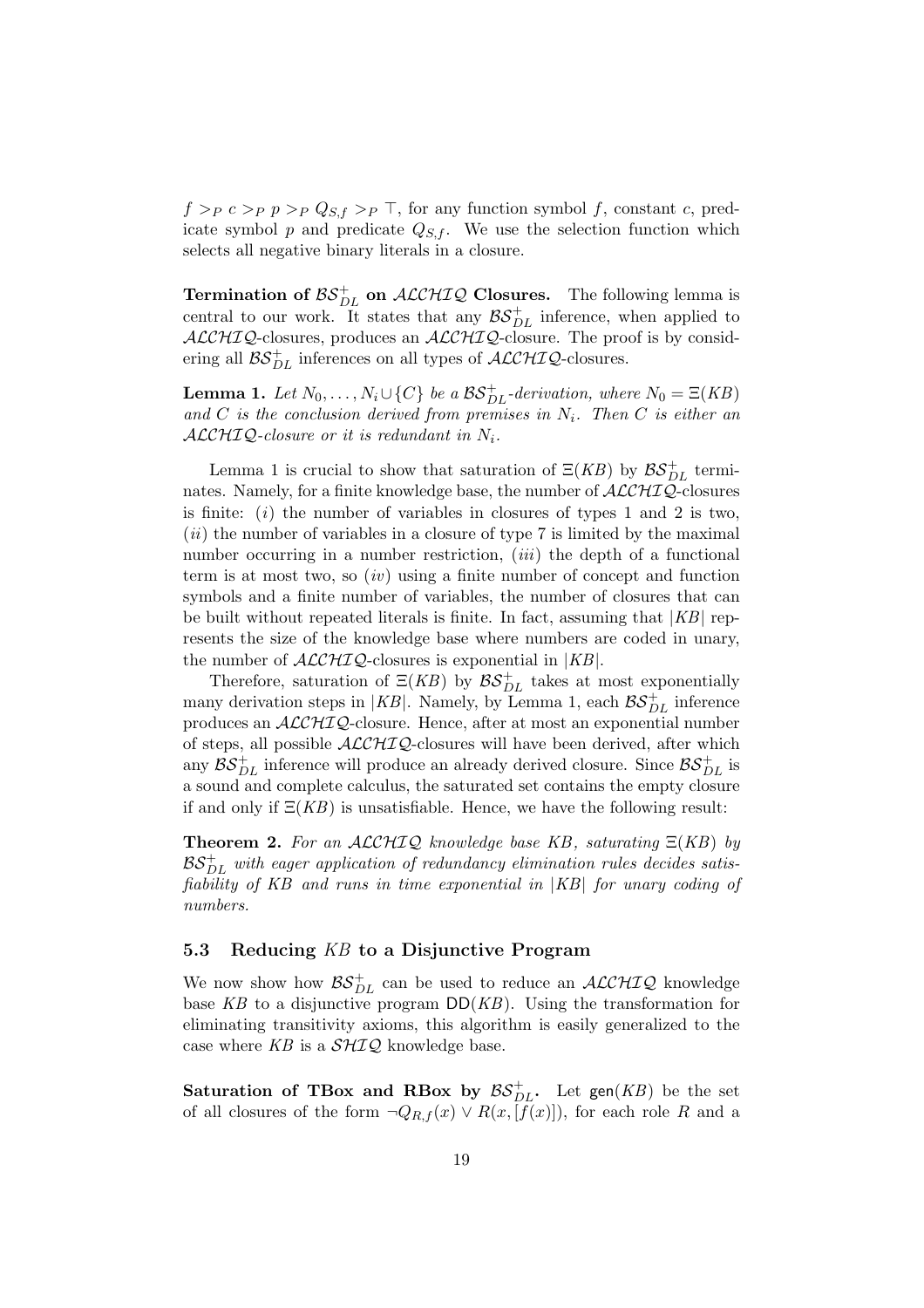function symbol f occurring in  $\Xi(KB)$ . Intuitively, gen(KB) is the set of closures that can be introduced by the decomposition rule in the saturation of  $\Xi(KB)$ . Let  $\Gamma_{T\mathcal{R}g} = \Xi(KB_{\mathcal{T}} \cup KB_{\mathcal{R}}) \cup \text{gen}(KB)$ . Since the predicates  $Q_{R,f}$  do not occur in  $\Xi(KB)$ ,  $\Gamma_{TRg} \cup \Xi(KB_{\mathcal{A}})$  is satisfiable if and only if  $\Xi(KB)$  is satisfiable.

The first step in the reduction of KB to a disjunctive program is to saturate  $\Gamma_{\mathcal{TR}g}$  — the RBox and TBox closures of  $\Xi(KB)$  — by  $\mathcal{BS}_{DL}^+$ ; let Γ ′ be the set of saturated closures. In this key step of the reduction, we compute all non-ground consequences of KB. As discussed in Section 5.2,  $\Gamma'$  can be computed in time exponential in  $|KB|$ , contains closures of length polynomial in  $|KB|$ , and contains at most exponentially many  $\mathcal{ALCHIO}$ closures.

Now  $\Xi(KB)$  is satisfiable if and only if  $\Gamma' \cup \Xi(KB_{\mathcal{A}})$  is satisfiable, and the latter can be decided by saturating  $\Gamma' \cup \Xi(KB_A)$  by  $\mathcal{BS}_{DL}^+$ . We also observe that, since Γ' already contains all non-ground consequences of  $\Xi(KB)$  and due to the syntactic form of  $\text{ALCHIQ-c}$ -closures, only ground closures of type 8 are derived in the saturation of  $\Gamma' \cup \Xi(KB_{\mathcal{A}})$ . Furthermore, closures of types 4 and 6 cannot participate in any  $\mathcal{BS}_{DL}^+$  inference with a ground closure: ground closures do not contain terms of depth two which would unify with the maximal literal from a closure of type 6, and role literals do not contain functional terms which would unify with a term  $f(x)$  from a closure of type 4. Hence, closures of types 4 and 6 can safely be removed from  $\Gamma'$ ; with  $\Gamma$  we denote the resulting set of closures.

Elimination of Function Symbols. We have seen that satisfiability of KB can be decided by saturating  $\Gamma \cup \Xi(KB_\mathcal{A})$  under  $\mathcal{BS}_{DL}^+$ , where all derived closures are of type 8. Closures in  $\Gamma$  and the closures of type 8 obtained by the saturation can contain functional terms of depth one. To obtain a disjunctive program from  $\Gamma$ , i.e., to remove all functional terms, we perform the transformation described below which allows "simulating" each ground functional term  $f(a)$  with a new constant  $a_f$ .

More precisely, we define an operator  $\lambda$  on the set of terms, producing a term, as follows, where  $a_f$  is a new, globally unique constant (i.e. for a pair of a and f, there is a unique constant  $a_f$ , and  $x_f$  is a new, globally unique variable:

$$
\lambda(t) = \begin{cases}\n a & \text{if } t = a \\
a_f & \text{if } t = f(a) \\
x & \text{if } t = x \\
x_f & \text{if } t = f(x)\n\end{cases}
$$

We extend  $\lambda$  to  $\mathcal{ALCHIQ}$ -closures such that, for a closure  $C, \lambda(C)$  is the following function-free closure:

1. Each term t in C is replaced with  $\lambda(t)$ .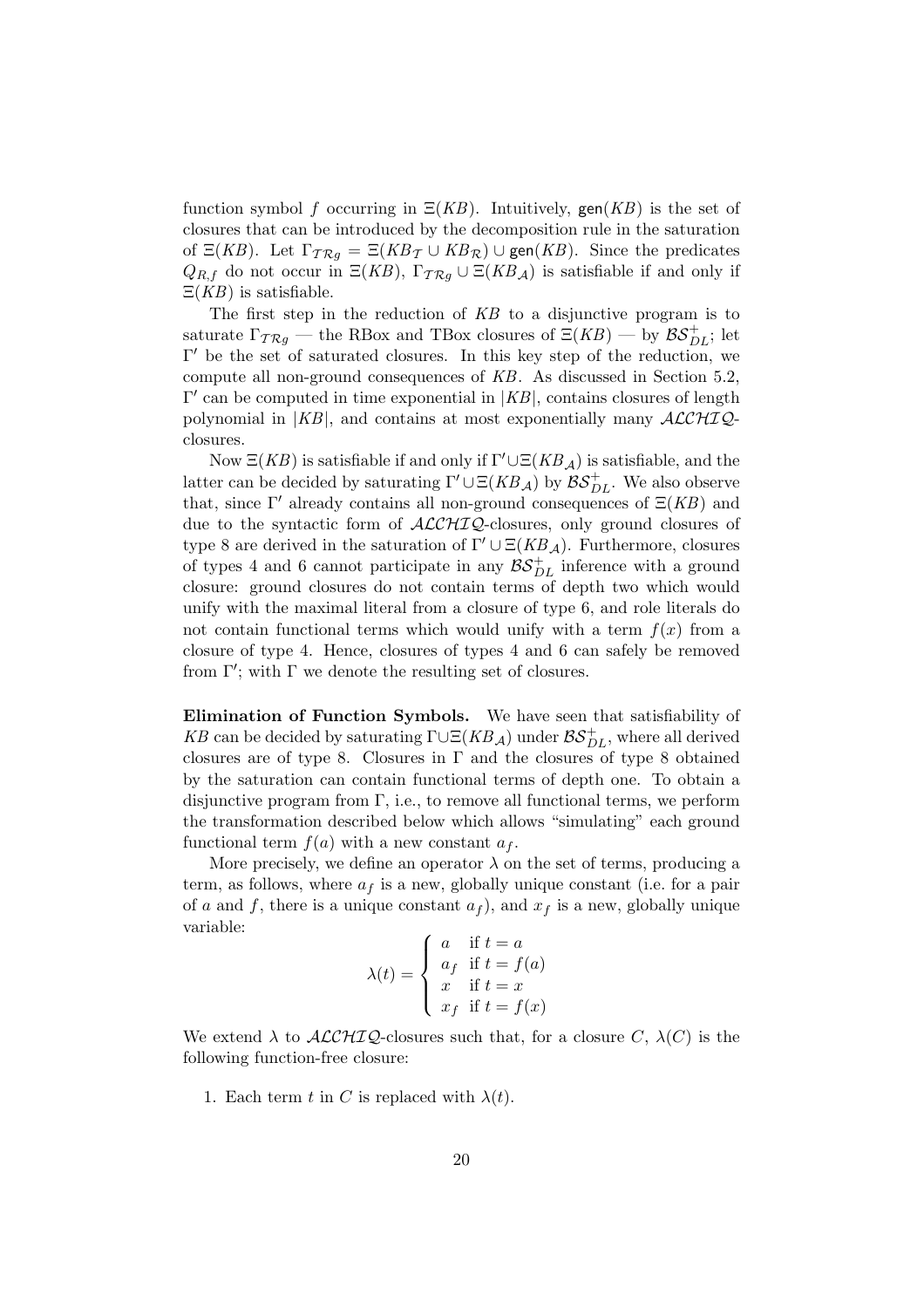- 2. For each variable  $x<sub>f</sub>$  introduced in the previous step, the disjunct  $\vee \neg S_f(x, x_f)$  is appended to C.
- 3. If, after steps 1 and 2, some variable x occurs in a positive literal, but not in a negative literal, the disjunct  $\vee \neg H U(x)$  is appended to C.

Finally, let  $\mathsf{FF}(KB) = \mathsf{FF}_{\lambda}(KB) \cup \mathsf{FF}_{Succ}(KB) \cup \mathsf{FF}_{HU}(KB) \cup \Xi(KB_{\mathcal{A}})$  denote the function-free version of  $\Xi(KB)$ , where  $\mathsf{FF}_{\lambda}$ ,  $\mathsf{FF}_{Succ}$  and  $\mathsf{FF}_{HU}$  are defined as follows:

$$
\begin{aligned} \mathsf{FF}_{\lambda}(KB) &= \{ \lambda(C) \mid C \in \mathsf{Sat}_{\mathsf{R}}(\Gamma_{\mathcal{TRg}}) \} \\ \mathsf{FF}_{Succ}(KB) &= \{ S_f(a, a_f) \mid \text{for each } a \text{ and } f \text{ from } \Xi(KB) \} \\ \mathsf{FF}_{HU}(KB) &= \{ HU(a) \mid \text{for each } a \text{ from } \Xi(KB) \} \cup \\ &\{ HU(a_f) \mid \text{for each } a \text{ and } f \text{ from } \Xi(KB) \} \end{aligned}
$$

Intuitively,  $\lambda$  replaces each term of the form  $f(a)$  with a new constant  $a_f$  and, for each constant a and each function symbol f,  $\mathsf{FF}(KB)$  contains an assertion  $S_f(a, a_f)$  stating that  $a_f$  is an f-successor of a. Furthermore, each term  $f(x)$  in a closure is replaced with  $x_f$ , and the literal  $\neg S_f(x, x_f)$ is appended to the closure. Hence, the fact that  $f(x)$  is the f-successor of x is encoded in  $S_f$ . These transformations are sufficient to simulate ground functional terms with new constants. We explain this on a simple example. Consider the following knowledge base KB:

$$
(1) \qquad \qquad \neg C(x) \lor R(x, f(x))
$$

$$
(2) \t\t R(a,b)
$$

(3) 
$$
\neg R(x, y_1) \lor \neg R(x, y_2) \lor y_1 \approx y_2
$$

Furthermore, consider the following  $\mathcal{BS}_{DL}^+$  inference in  $KB$  (we disregard markers in the conclusion):

(4) 
$$
\neg C(a) \lor f(a) \approx b
$$
 resolve (3)+(1)+(2)

The set of function-free closures  $FF(KB)$ , computed according to the above definition, consists of the following closures:

$$
(5) \tSf(a, af)
$$

(6) 
$$
\neg C(x) \lor R(x, x_f) \lor \neg S_f(x, x_f) = \lambda(1)
$$

$$
(7) \t R(a,b) = \lambda(2)
$$

(8) 
$$
\neg R(x, y_1) \lor \neg R(x, y_2) \lor y_1 \approx y_2 = \lambda(3)
$$

Now the above inference of (4) can be simulated in  $\mathsf{FF}(KB)$  as shown below, where the inference deriving (9) performs a "lookup" for the successor in the predicate  $S_f$ . Observe that (10) corresponds to the result of applying  $\lambda$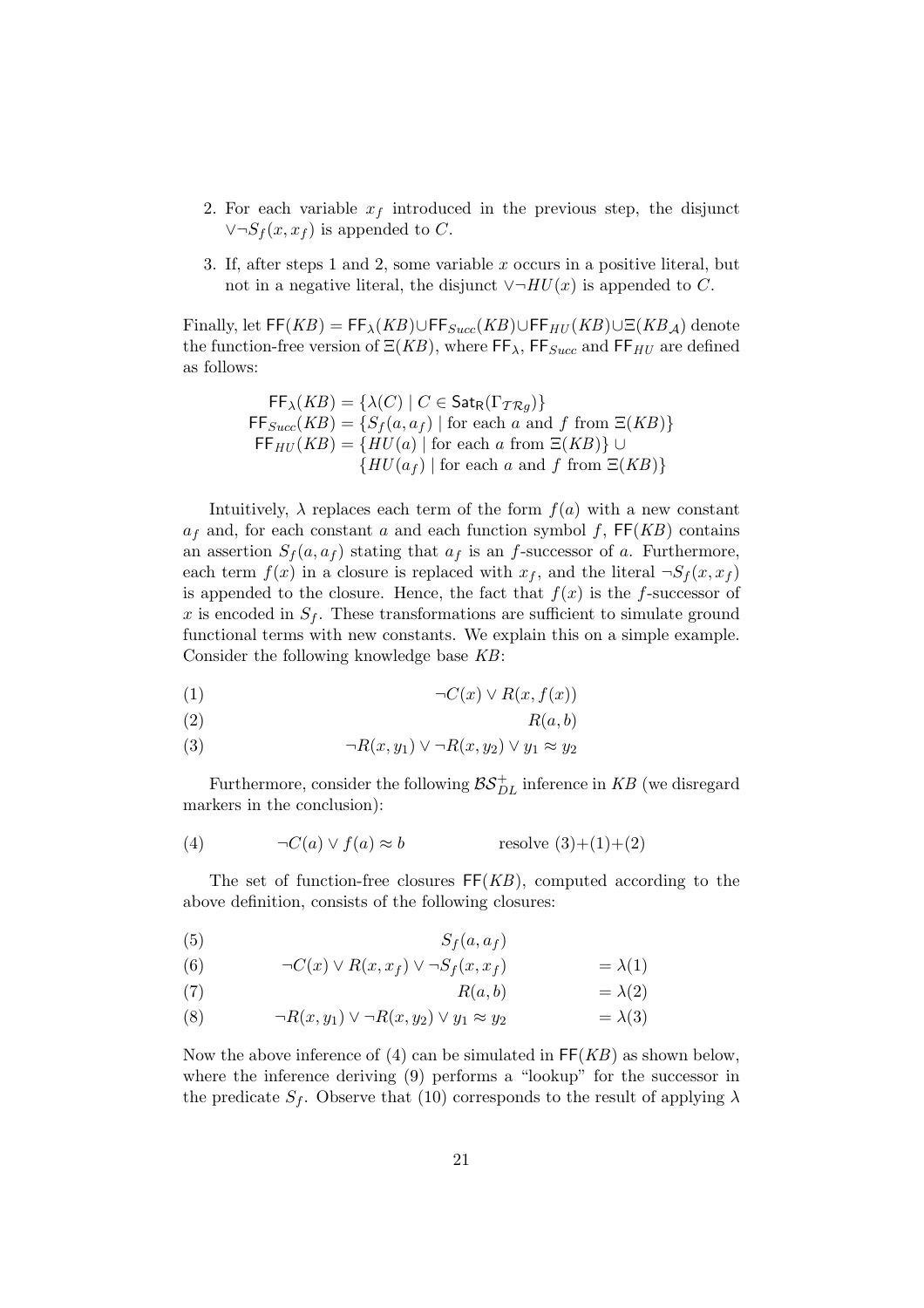to (4), i.e. it contains  $a_f$  instead of  $f(a)$ . Hence, we say that the functional term  $f(a)$  is simulated with a new constant  $a_f$ .

(9)  $\neg C(a) \vee R(a, a_f)$  resolve (5)+(6)

(10)  $\neg C(a) \lor a_f \approx b$  resolve  $(8)+(7)+(9)$ 

By considering all inferences of  $\mathcal{BS}_{DL}^+$ , it is possible to see that, for each closure C derived in the saturation of  $\Gamma \cup \Xi(KB_{\mathcal{A}})$ , one may derive a closure  $\lambda(C)$  from FF(KB). Hence, if the empty closure is derived by saturation of  $\Gamma \cup \Xi(KB_{\mathcal{A}})$ , it can also be derived by saturation of  $\mathsf{FF}(KB)$ .

In a similar way it is possible to show the converse as well, i.e. if a closure C is derivable by saturating  $\mathsf{FF}(KB)$ , it is possible to derive the closure D from  $\Gamma \cup \Xi(KB_{\mathcal{A}})$  such that  $C = \lambda(D)$ .

**Lemma 2.** KB is unsatisfiable if and only if  $\mathsf{FF}(KB)$  is unsatisfiable.

Conversion to a Disjunctive Program. Since  $\mathsf{FF}(KB)$  does not contain functional terms and all its closures are safe, we can rewrite each closure into a disjunctive rule by moving positive literals into the head, and negative literals into the body of the rule. We use  $DD(KB)$  for the result of this rewriting. The following theorem summarizes the properties of  $DD(KB)$ :

Theorem 3. For KB a SHIQ knowledge base, the following claims hold:

- 1. KB is unsatisfiable if and only if DD(KB) is unsatisfiable.
- 2.  $KB \models \alpha$  if and only if  $DD(KB) \models_c \alpha$ , for  $\alpha$  of the form  $A(a)$  or  $S(a, b)$  with A an atomic concept and S a simple role.
- 3.  $KB \models C(a)$  if and only if  $DD(KB \cup \{C \sqsubseteq Q\}) \models_c Q(a)$ , for C a non-atomic concept, and Q a new atomic concept.
- 4. Let |KB| be the length of KB with numbers in number restrictions coded in unary. The number of rules in  $DD(KB)$  is at most exponential in |KB|, the number of literals in each rule is at most polynomial in  $|KB|$ , and  $DD(KB)$  can be computed in time exponential in  $|KB|$ .

#### 5.4 Adding DL-safe Rules

Satisfiability of  $(KB, P)$  can be decided by saturating  $\Xi(KB) \cup P$  by  $\mathcal{BS}_{DL}^+$ , where we extend the selection function of  $BS_{DL}^{+}$  to select all non-DL-atoms. We have the following lemma:

**Lemma 3.** For an ALCHIQ knowledge base KB, saturation of  $E(KB) \cup P$ by  $\mathcal{BS}_{DL}^+$  decides satisfiability of  $(KB, P)$ .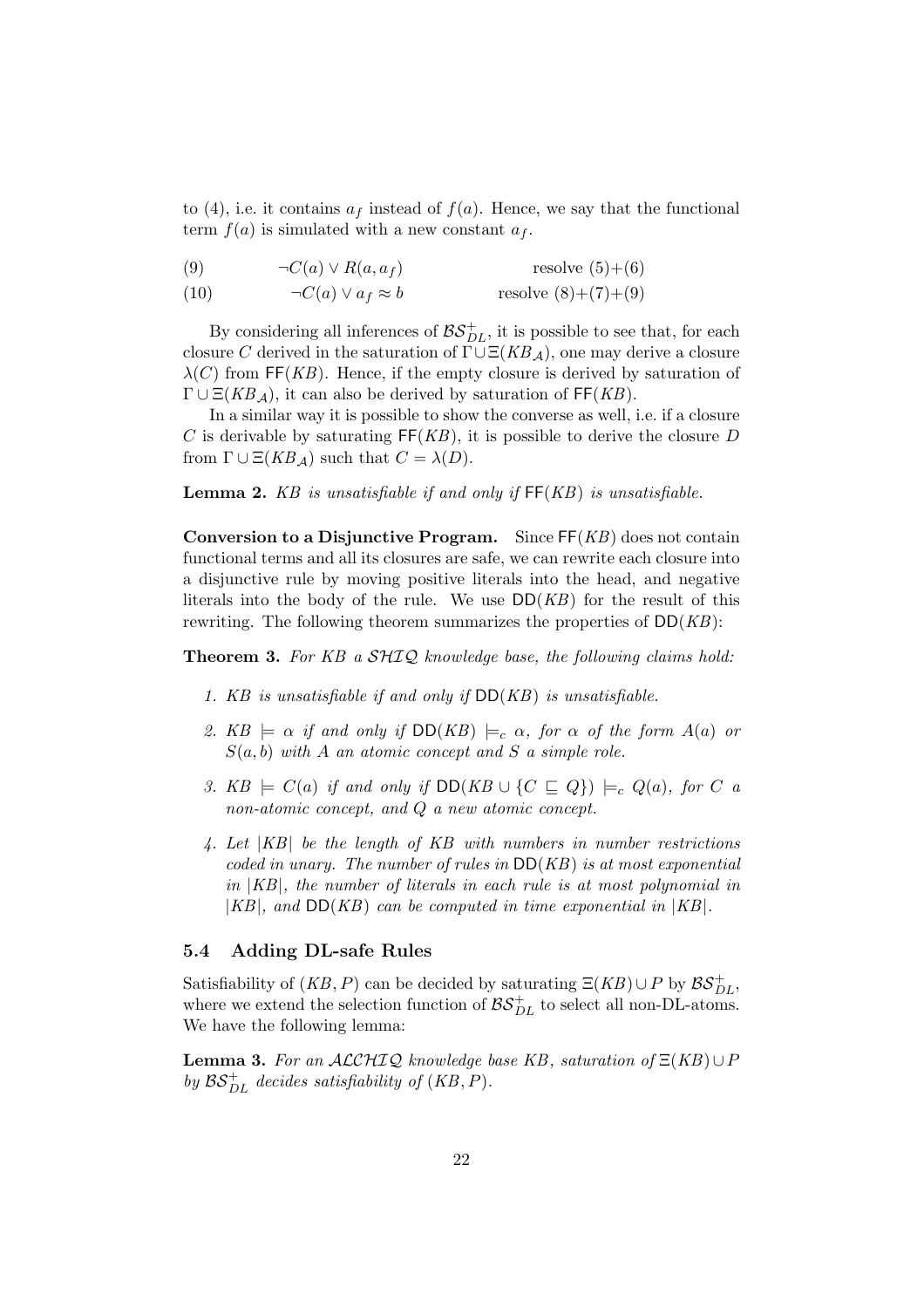Since each rule  $r \in P$  is DL-safe, each variable in r occurs in a negative non-DL-atom, which is selected. Hence, each non-ground rule r can be resolved only on non-DL-atoms. Furthermore, a rule can participate as a side premise in hyperresolution only if it does not contain negative atoms; since rules are safe, side premises are ground. All non-DL-atoms contain initially only constants (i.e. they do not contain functional terms), and all variables from r occur in non-DL-atoms in the body. Hence, a hyperresolution with r produces a ground closure containing only constants. Such a closure can participate in inferences with non-ground closures from  $\Xi(KB)$  in exactly the same way as in Lemma 1. Hence, adding DL-safe rules does not change non-ground inferences of  $\mathcal{BS}^+_{DL}$ , and it simply produces new ground closures.

It is now easy to see that Lemma 2 holds even if DL-safe rules are added since such rules do not participate in non-ground inferences used to compute Γ. Furthermore, for each ground closure  $C$  derivable by saturating  $\Gamma \cup \Xi(KB_A) \cup P$ , the closure  $\lambda(C)$  can be produced from  $\mathsf{FF}(KB) \cup P$ , and vice versa. This yields the following theorem:

**Theorem 4.** Let KB be a  $\mathcal{SHIQ}$  knowledge base and P a DL-safe disjunctive program. Then (i) (KB, P) is satisfiable if and only if  $DD(KB) \cup P$  is satisfiable; and (ii)  $(KB, P) \models \alpha$  if and only if  $DD(KB) \cup P \models_c \alpha$ , for  $\alpha$  a DL-atom  $A(a)$  or  $S(a, b)$  with S a simple role, or  $\alpha$  a ground non-DL-atom.

## 5.5 Evaluating Queries in a Disjunctive Program

Answering queries in disjunctive programs is computationally more expensive than in non-disjunctive programs [7]. Furthermore, if disjunction is not used in a knowledge base, our algorithm should not introduce a performance penalty. To address that, we have devised an algorithm for evaluating queries in a disjunctive program  $P$ , which we outline next. This algorithm allows to compute all answers to a query in one "pass", and does not require testing each possible ground answer separately.

With  $P_{\approx}$  we denote the datalog program containing rules (11) – (14), where  $(11)$  is instantiated for each individual in P, and  $(14)$  is instantiated for each predicate symbol  $R$  occurring in  $P$ . (Notice that it is not necessary to instantiate (14) for  $R = \infty$ , since such a rule logically follows from symmetry and transitivity.)

$$
(11) \t\t a \approx a
$$

$$
(12) \t\t x \approx y \leftarrow y \approx x
$$

$$
(13) \t\t x \approx z \leftarrow x \approx y, y \approx z
$$

(14) 
$$
R(x_1,\ldots,x_i',\ldots,x_n) \leftarrow R(x_1,\ldots,x_i,\ldots,x_n), x_i \approx x_i'
$$

It is well-known [9] that  $P \cup P_{\approx}$ , where  $\approx$  is treated as an "ordinary" predicate, entails the same set of consequences as P, where  $\approx$  is taken to have the usual semantics of equality.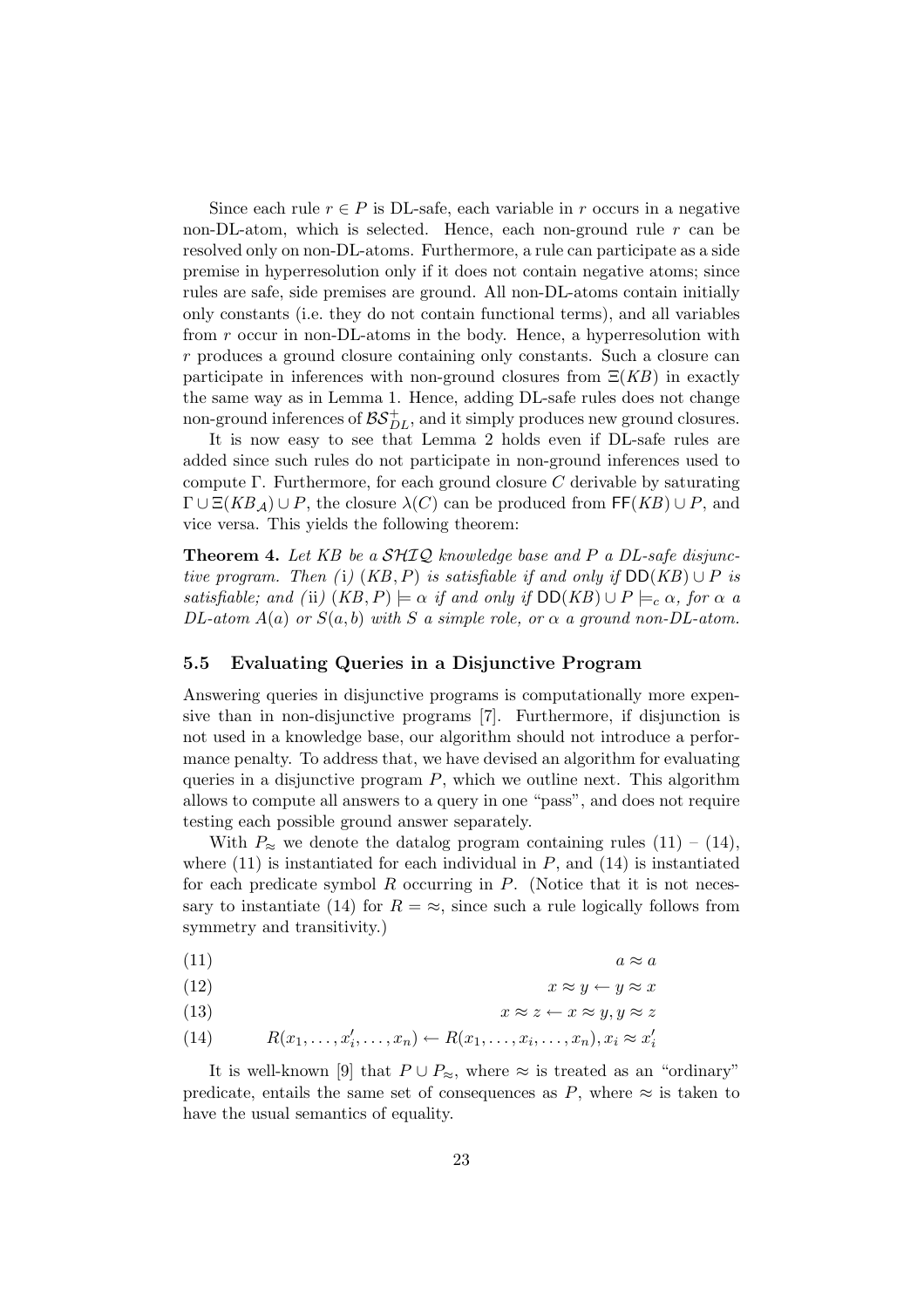Now for a query predicate  $Q$  and a program P without equality, computing all  $Q(\mathbf{a})$ , such that  $P \models_c Q(\mathbf{a})$ , can be performed as follows.

**Definition 6.** For a predicate symbol Q, let  $\mathcal{R}_Q$  denote the standard ordered resolution calculus parameterized as follows: (i) all negative literals are selected, and (ii) all ground atoms of the form  $Q(\mathbf{a})$  are smallest in the ordering ≻.

Any lexicographic ordering where  $Q$  is the smallest predicate symbol is compatible with Definition 6. As shown by the following lemma, saturating P by  $\mathcal{R}_Q$  computes all ground consequences involving Q. Observe that the restriction that Q does not occur in the body of some rule is not really a limitation: one can always introduce a new predicate  $A_Q$ , add the rule  $A_Q(\mathbf{x}) \leftarrow Q(\mathbf{x})$ , and use  $A_Q$  for query answering.

**Lemma 4.** Let  $P$  be a satisfiable disjunctive datalog program and  $Q$  a predicate not occurring in the body of any rule in P. Then  $P \models_c Q(\mathbf{a})$  if and only if  $Q(\mathbf{a}) \in N$ , where N is the set of clauses obtained by saturating P under  $\mathcal{R}_Q$  up to redundancy.

Namely,  $P \models_c Q(\mathbf{a})$  if and only if the empty clause can be derived by saturating  $P \cup {\neg Q(\mathbf{a})}$  by  $\mathcal{R}_Q$ . Since P is satisfiable, the empty clause is not derived by saturating  $P$  alone. Furthermore, since  $Q$  does not occur in a body of any rule in P, Q occurs negated only in  $\neg Q(\mathbf{a})$ . Hence, in saturating  $P \cup {\neg Q(\mathbf{a})}$ , the only inference preformed in addition to the case when P is saturated alone is a hyperresolution with  $\neg Q(\mathbf{a})$ . However, the literals  $Q(a)$  are minimal, so the empty clause can be derived only if saturation of P derives  $Q(\mathbf{a})$ . In [18], we show that, assuming unary coding of numbers and a bound on the arity of the non-DL-predicates, saturation of  $DD(KB) \cup P$  can be performed in time exponential in |KB|, which makes our query answering algorithm worst-case optimal.

Apart from the fact that this algorithm computes all non-ground consequences related to Q in one pass, this algorithm has another interesting property. Namely, instead of performing an inference with each literal of a ground disjunction, it is sufficient to perform inferences only with the maximal literal. This dramatically reduces the number of inferences to be performed. Furthermore, if the program is not disjunctive, then hyperresolution becomes exactly the least fixpoint operator used to evaluate non-disjunctive programs; its consequences can be computed for non-disjunctive programs in polynomial time, so we get tractable behavior. In this way our algorithm supports the principle of "graceful degradation:" a performance penalty is paid only for features actually used.

Finally, we note that evaluating queries can be further optimized by using the magic sets transformation. In its basic form for Horn programs [5], magic sets transformation reduces the amount of irrelevant computation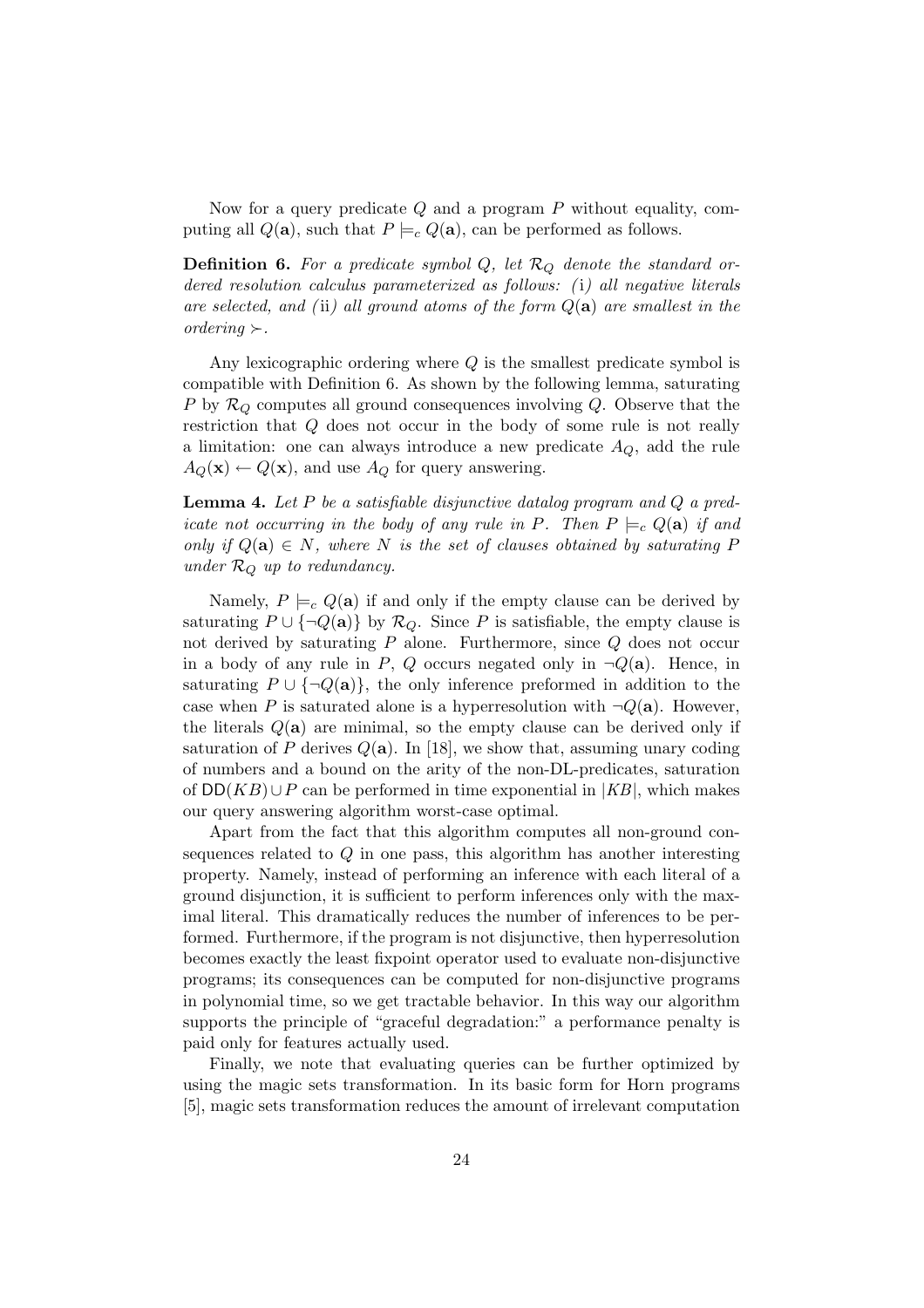by simulating the binding propagation of top-down SLD-resolution. This technique has recently been extended to disjunctive programs [11], and has shown significant benefits in practice. Magic sets transformation is not tied to the query evaluation method, and therefore can be used in conjunction with query answering by the  $\mathcal{R}_Q$  calculus.

## 5.6 Example

To help in understanding the material presented, we now give a simple example. Let KB be the following knowledge base:

| $\geq 2$ has Child $\sqsubseteq$ TaxCut People with $\geq 2$ children get a tax cut. |                                                           | (15) |
|--------------------------------------------------------------------------------------|-----------------------------------------------------------|------|
| Men and women are disjoint.                                                          | $Man \sqcap Woman \sqsubseteq \bot$                       | (16) |
| Mothers are women.                                                                   | $\exists motherOf.\top \sqsubseteq Woman$                 | (17) |
| <i>Peter</i> has a child who is a mother.                                            | $(18)$ $\exists has Child.(\exists motherOf.\top)(Peter)$ |      |
| Peter has a child Paul.                                                              | hasChild(Peter, Paul)                                     | (19) |
| <i>Paul</i> is a man.                                                                | Man(Paul)                                                 | (20) |

Now KB entails  $TaxCut(Peter)$ , and here is why: the unnamed child of Peter implied by (18) is a mother of someone, so this unnamed child of Peter must be a woman by (17). Furthermore, this unnamed child must be some other child than Paul, since Paul is a man. Hence, Peter has at least two children, so he is eligible for a tax cut. Let us now show how this conclusion can be drawn by reducing the knowledge base to disjunctive datalog. First, (18) contains a non-atomic concept  $\exists hasChild.(\exists motherOf.\top)$ , so we replace it with a new atomic concept  $Q_1$ . Furthermore,  $\exists$ hasChild.( $\exists$ motherOf. $\top$ ) contains a subconcept  $\exists motherOf.\top$ , so we introduce a new concept  $Q_2$  for it. Hence, (18) is replaced with these axioms:

$$
(21) \tQ1(Peter)
$$

$$
(22) \tQ_1 \sqsubseteq \exists hasChild.Q_2
$$

(23)  $Q_2 \sqsubseteq \exists motherOf.\top$ 

We now compute  $\Xi(KB)$  by simply translating all axioms into first-order logic. We define the precedence relation  $\gt_P$  for the LPO as follows:

$$
g >_{P} f >_{P}
$$
  
 
$$
Peter >_{P} Paul >_{P}
$$
  
 
$$
Woman >_{P} Man >_{P} TaxCut >_{P} motherOf >_{P} hasChild >_{P} Q_{2} >_{P} Q_{1}
$$

Below are the closures from  $E(KB_T)$ , where literals eligible for inferences have been underlined (they are either selected or maximal):

(24) 
$$
TaxCut(x) \vee \underline{\neg hasChild(x, y_1)} \vee \underline{\neg hasChild(x, y_2)} \vee y_1 \approx y_2
$$

$$
\neg Man(x) \lor \neg Woman(x)
$$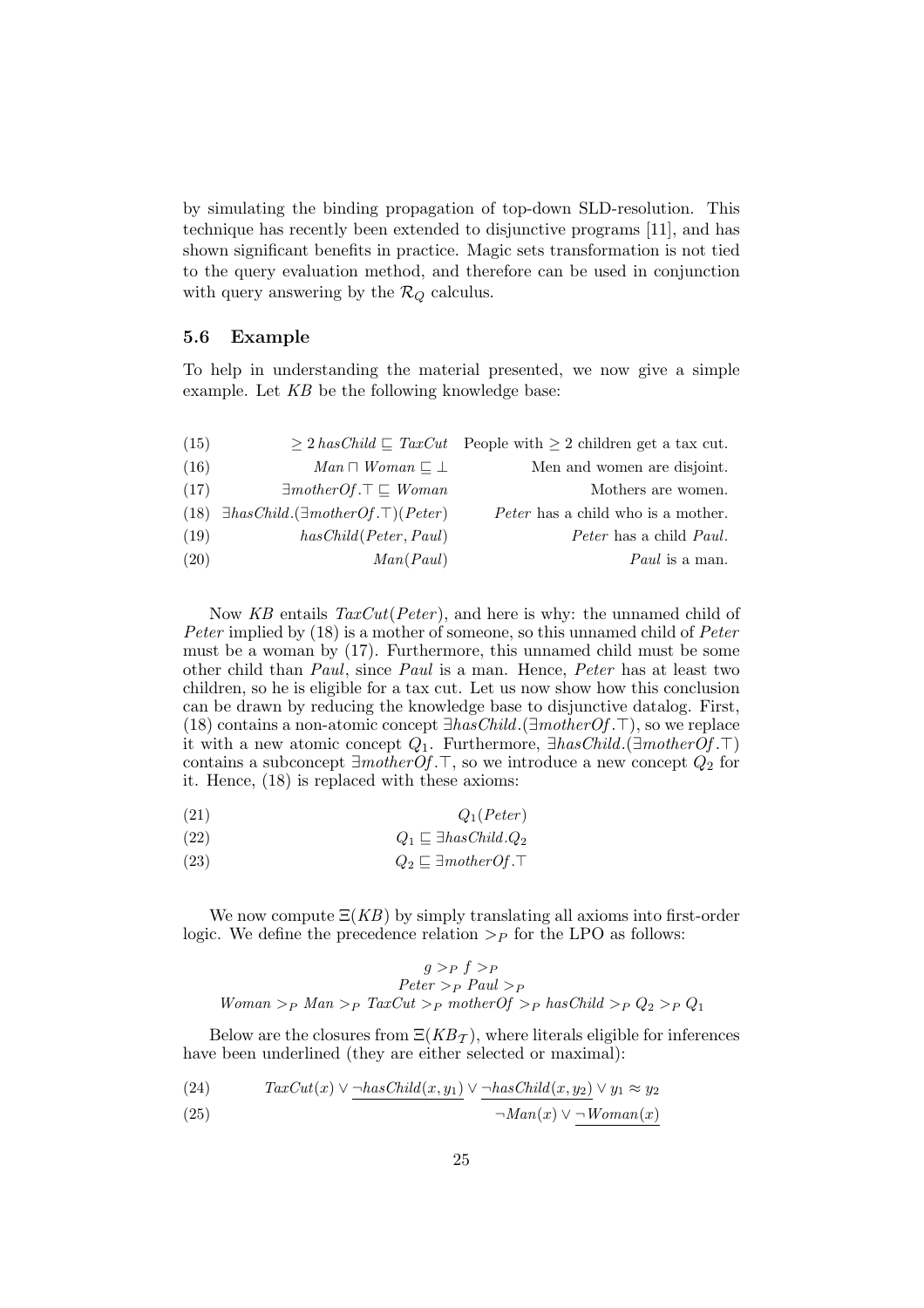(26)  $\neg motherOf(x, y) \lor Woman(x)$ 

(27) 
$$
\neg Q_1(x) \lor \text{hasChild}(x, f(x))
$$

$$
\neg Q_1(x) \lor Q_2(f(x))
$$

(29) 
$$
\neg Q_2(x) \lor motherOf(x, g(x))
$$

Now we apply the inference rules of the basic superposition calculus to saturate the TBox (we show only non-redundant consequences):

(30) 
$$
\neg Q_2(x) \lor \underline{Woman(x)}
$$
 resolve (26) and (29)

(31) 
$$
\neg Q_2(x) \lor \neg Man(x) \qquad \qquad \text{resolve (30) and (25)}
$$

We now eliminate function symbols from the saturated set by applying the operator  $\lambda$  to obtain the following datalog program:

(32) 
$$
TaxCut(x) \vee y_1 \approx y_2 \leftarrow hasChild(x, y_1), hasChild(x, y_2) = \lambda(24)
$$
\n(33) 
$$
\leftarrow Man(x), Woman(x) = \lambda(25)
$$
\n(34) 
$$
Woman(x) \leftarrow motherOf(x, y) = \lambda(26)
$$
\n(35) 
$$
hasChild(x, x_f) \leftarrow Q_1(x), S_f(x, x_f) = \lambda(27)
$$
\n(36) 
$$
Q_2(x_f) \leftarrow Q_1(x), S_f(x, x_f) = \lambda(28)
$$
\n(37) 
$$
motherOf(x, x_g) \leftarrow Q_2(x), S_g(x, x_g) = \lambda(29)
$$
\n(38) 
$$
Woman(x) \leftarrow Q_2(x) = \lambda(30)
$$

(39) 
$$
\leftarrow Man(x), Q_2(x) = \lambda(31)
$$

Since there are no unsafe rules, there is no need to append the Herbrand universe declarations. We merely append the ABox clauses and the definitions of  $S_f$  and  $S_g$ :

$$
(40) \tQ1(Peter)
$$

$$
(41) \qquad \qquad hasChild(Peter, Paul)
$$

$$
(42) \t Man(Paul)
$$

$$
(43) \tSf(Peter, Peter)
$$

$$
(44) \tSf(Paul, Paulf)
$$

$$
(45) \tSg(Peter, Peterg)
$$

$$
(46) \t S_g(Paul, Paul_g)
$$

To answer the query ? $-TaxCut(x)$ , we apply the algorithm from Section 5.5, where all literals involving the predicate  $TaxCut$  are smallest. As a result, in (52) we indeed deduce that Peter gets a tax cut.

(47) 
$$
hasChild(Peter, Peter_f)
$$
 resolve (35)+(40)+(43)  
(48) 
$$
Peter_f \approx Paul \vee TaxCut(Peter)
$$
 resolve (32)+(41)+(47)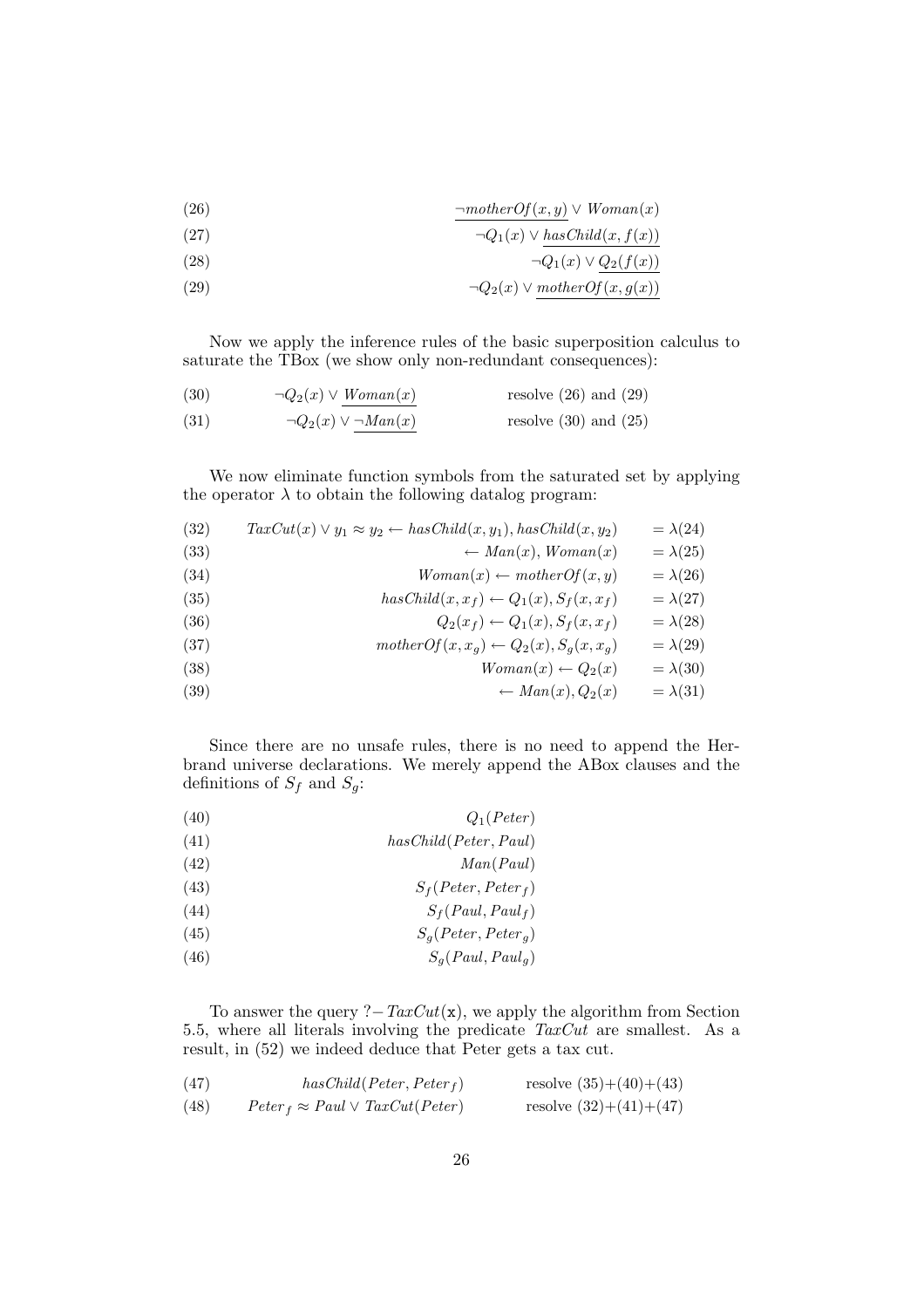| (49) | $S_f(Peter, Paul) \vee TaxCut(Peter)$ | superpose $(48)$ into $(43)$ |
|------|---------------------------------------|------------------------------|
| (50) | $Q_2(Paul) \vee TaxCut(Peter)$        | resolve $(36)+(40)+(49)$     |
| (51) | $Woman(Paul) \vee TaxCut(Peter)$      | resolve $(38)+(50)$          |
| (52) | TaxCut(Peter)                         | resolve $(33)+(42)+(51)$     |

# 6 Related Work

AL-log [6] combines a TBox and ABox expressed in the basic description logic ALC with datalog rules, which may be constrained with unary atoms having  $\mathcal{ALC}$  concepts as predicates in the body. Query answering in  $\mathcal{AL}$ -log is decided by a variant of constrained resolution, combined with a tableaux algorithm for  $\mathcal{ALC}$ . The combined algorithm is shown to run in single nondeterministic exponential time. The fact that atoms with concept predicates can occur only as constraints in the body makes rules applicable only to explicitly named objects. Our restriction to DL-safe rules has the same effect. However, our approach is more general in the following ways:  $(i)$  it supports a more expressive description logic,  $(ii)$  it allows using both concepts and roles in DL-atoms and (iii) DL-atoms can be used in rule heads as well. Furthermore, we present a query answering algorithm as an extension of deductive database techniques running in deterministic exponential time.

A comprehensive study of the effects of combining datalog rules with description logics is presented in [22]. The logic considered is  $ALCNR$ , which, although less expressive than  $\mathcal{SHIQ}$ , contains constructors that are characteristic of most DL languages. The results of the study can be summarized as follows: (i) answering conjunctive queries over  $ALCNR$  knowledge bases is decidable, (ii) query answering in the extension of  $ALCNR$  with non-recursive datalog rules, where both concepts and roles can occur in rule bodies (but not in rule heads), is also decidable, as it can be reduced to computing a union of conjunctive query answers,  $(iii)$  if rules are recursive, query answering becomes undecidable,  $(iv)$  decidability can be regained by disallowing certain combinations of constructors in the logic, and  $(v)$  decidability can be regained by requiring rules to be role-safe, where at least one variable from each role literal must occur in some non-DL-atom. As in  $A\mathcal{L}$ -log, query answering is decided using constrained resolution and a modified version of the tableaux calculus. Besides the fact that we treat a more expressive logic, in our approach all variables in a rule must occur in at least one non-DL-atom, but concepts and roles are allowed to occur in rule heads. Hence, when compared to the variant  $(v)$ , our approach is slightly less general in some, and slightly more general in other aspects.

The Semantic Web Rule Language (SWRL) [15] combines OWL-DL with rules in which concept and role predicates are allowed to occur in the head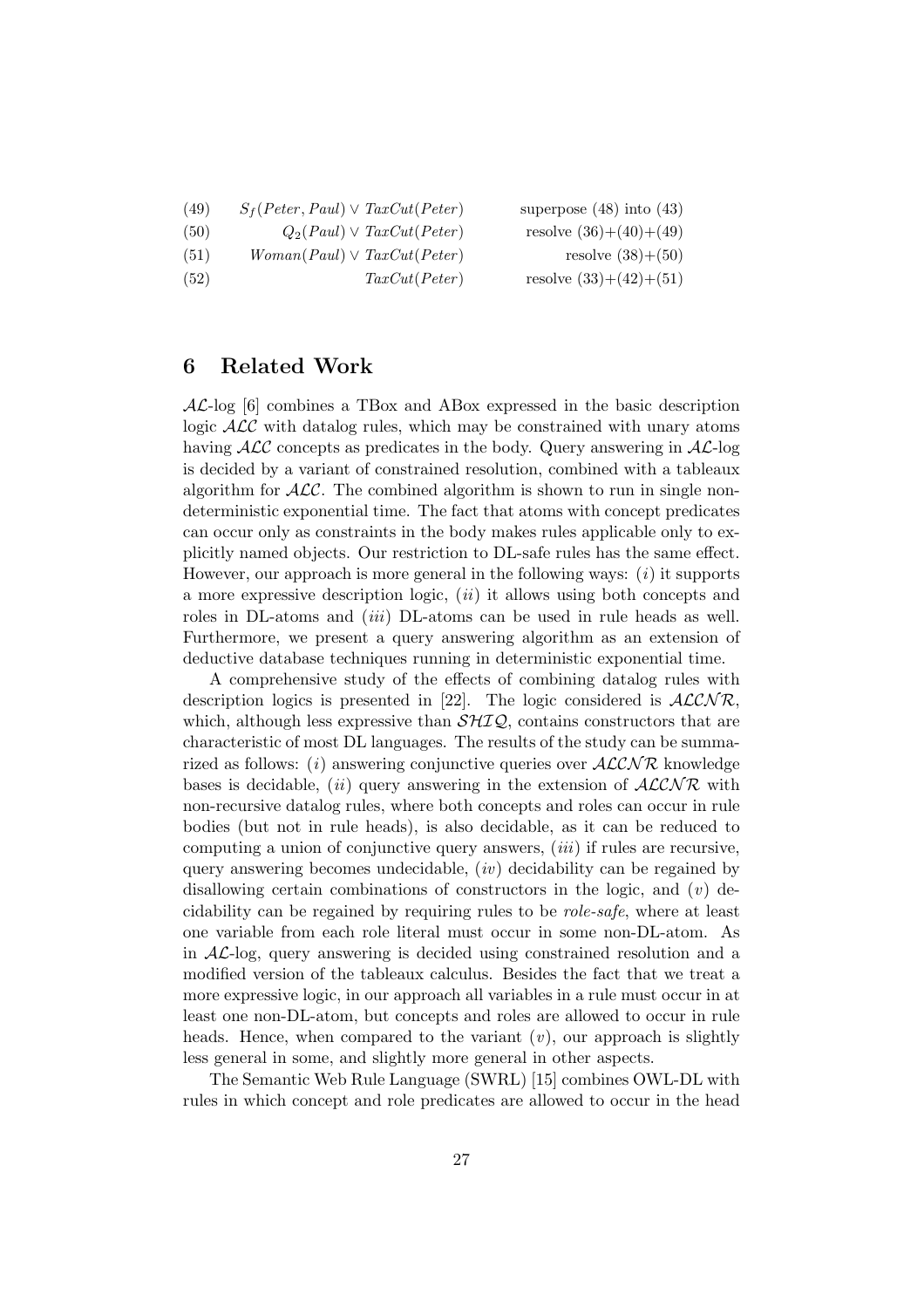and in the body, without any restrictions. Hence, apart from technicalities such as allowing concept expressions to occur in the rules, the formalism is compatible with DL rules. As mentioned before, this combination is undecidable but, as pointed out by the authors, (incomplete) reasoning in such a logic can be performed using general first-order theorem provers. DLsafe rules are a proper subset of SWRL, where some expressivity is traded for decidability. Hence, our approach provides an optimal query answering algorithm covering a significant portion of SWRL.

In [8] an approach for combining answer set programming with description logics is presented. The interaction between the subsystems is enabled by exchanging only unit (i.e. non-disjunctive) ground consequences between the two components. The set of derivable facts is obtained by fixpoint computation. In this approach, the two systems are not tightly integrated since interaction between the systems is performed only through the exchange of consequences. As a consequence, the resulting semantics is incompatible with the first-order semantics; for example, the fact that *Oedipus* is a child cannot be derived from the fact that he is a *GoodChild* or a *BadChild'*, c.f. our example at the end of Section 4.3.

The approaches from [12] and [30] for reducing certain fragments of description logics to logic programming can easily be extended with rules, by simply appending the rules to the result of the transformation. However, the description logic considered there does not support existential quantifiers, negation, or disjunction under positive polarity, so it is significantly less expressive than  $\mathcal{SHIO}(D)$ . Hence, our approach is a proper extension.

# 7 Summary and Outlook

We have presented an approach for extending OWL-DL with DL-safe rules which yields a logic with decidable reasoning algorithms. Instead of reducing the component formalisms, we reduce the interface between them. As a consequence, rules apply only to individuals explicitly introduced in the ABox. We have discussed the effects of such a definition on a non-trivial example, which also shows that our approach increases the expressivity of its two components.

Besides a decidability result for  $\mathcal{SHOIN}$  with DL-safe rules, we have presented a practical algorithm for answering queries over  $\mathcal{SHIQ}$  extended with DL-safe rules. This algorithm transforms a  $\mathcal{SHIQ}$  knowledge base into a disjunctive program. To attenuate the increased computational complexity introduced by using disjunctive programs, we developed a query answering algorithm which supports the principle of "graceful degradation:" the user only pays a performance penalty for the features actually used in a knowledge base. Due to space constraints, in this paper we have only presented an algorithm for  $\mathcal{SHIQ}$  knowledge bases; we present an extension to  $\mathcal{SHIQ}(\mathbf{D})$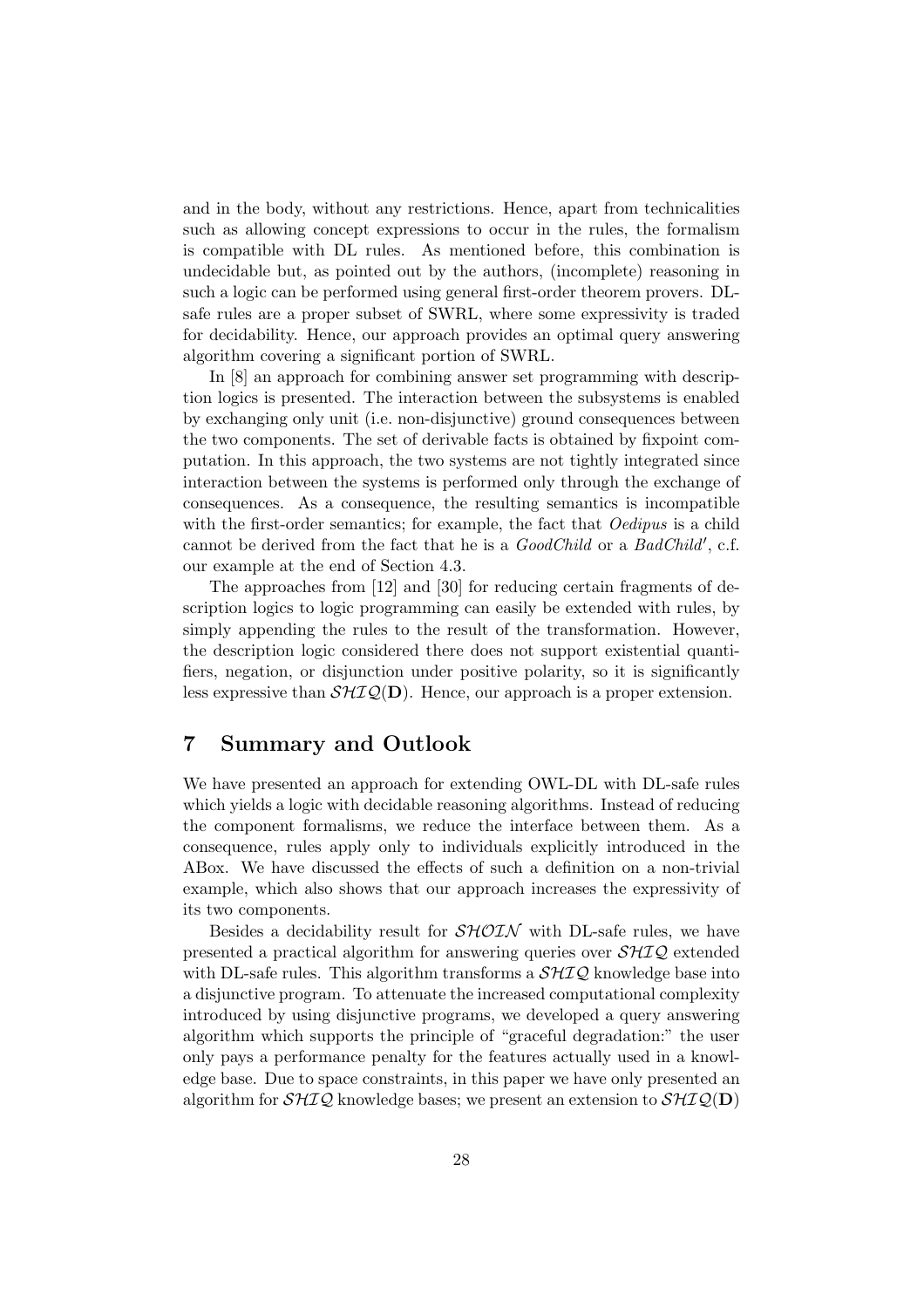in [18]. Since this algorithm handles OWL-DL apart from nominals, we believe it provides a good foundation for extending Semantic Web ontology languages with rules.

In our future work, we shall investigate how to extend the reduction algorithm to support all of OWL-DL. Furthermore, we are currently implementing the algorithms presented here in KAON2, a new hybrid reasoner,<sup>3</sup> for which we shall conduct a thorough performance evaluation.

### Acknowledgements

This work was partially funded by the EU IST project DIP 507483.

# References

- [1] F. Baader, D. Calvanese, D. McGuinness, D. Nardi, and P. Patel-Schneider, editors. The Description Logic Handbook. Cambridge University Press, January 2003.
- [2] F. Baader and P. Hanschke. A Scheme for Integrating Concrete Domains into Concept Languages. In Proc. IJCAI-91, pages 452–457, 1991.
- [3] L. Bachmair and H. Ganzinger. Resolution Theorem Proving. In A. Robinson and A. Voronkov, editors, Handbook of Automated Reasoning, volume I, chapter 2, pages 19–99. Elsevier Science, 2001.
- [4] L. Bachmair, H. Ganzinger, C. Lynch, and W. Snyder. Basic Paramodulation. Information and Computation, 121(2):172–192, 1995.
- [5] C. Beeri and R. Ramakrishnan. On the power of magic. In Proc. PODS-87, pages 269–293, March 1987.
- [6] F. M. Donini, M. Lenzerini, D. Nardi, and A. Schaerf. AL-log: Integrating Datalog and Description Logics. Journal of Intelligent Information Systems, 10(3):227–252, 1998.
- [7] T. Eiter, G. Gottlob, and H. Mannila. Disjunctive Datalog. ACM Transactions on Database Systems, 22(3):364–418, 1997.
- [8] T. Eiter, T. Lukasiewicz, R. Schindlauer, and H. Tompits. Combining Answer Set Programming with Description Logics for the Semantic Web. In Proc. KR2004. AAAI Press, 2004.
- [9] M. Fitting. First-Order Logic and Automated Theorem Proving, 2nd Edition. Springer Verlag, 1996.

<sup>3</sup>http://kaon2.semanticweb.org/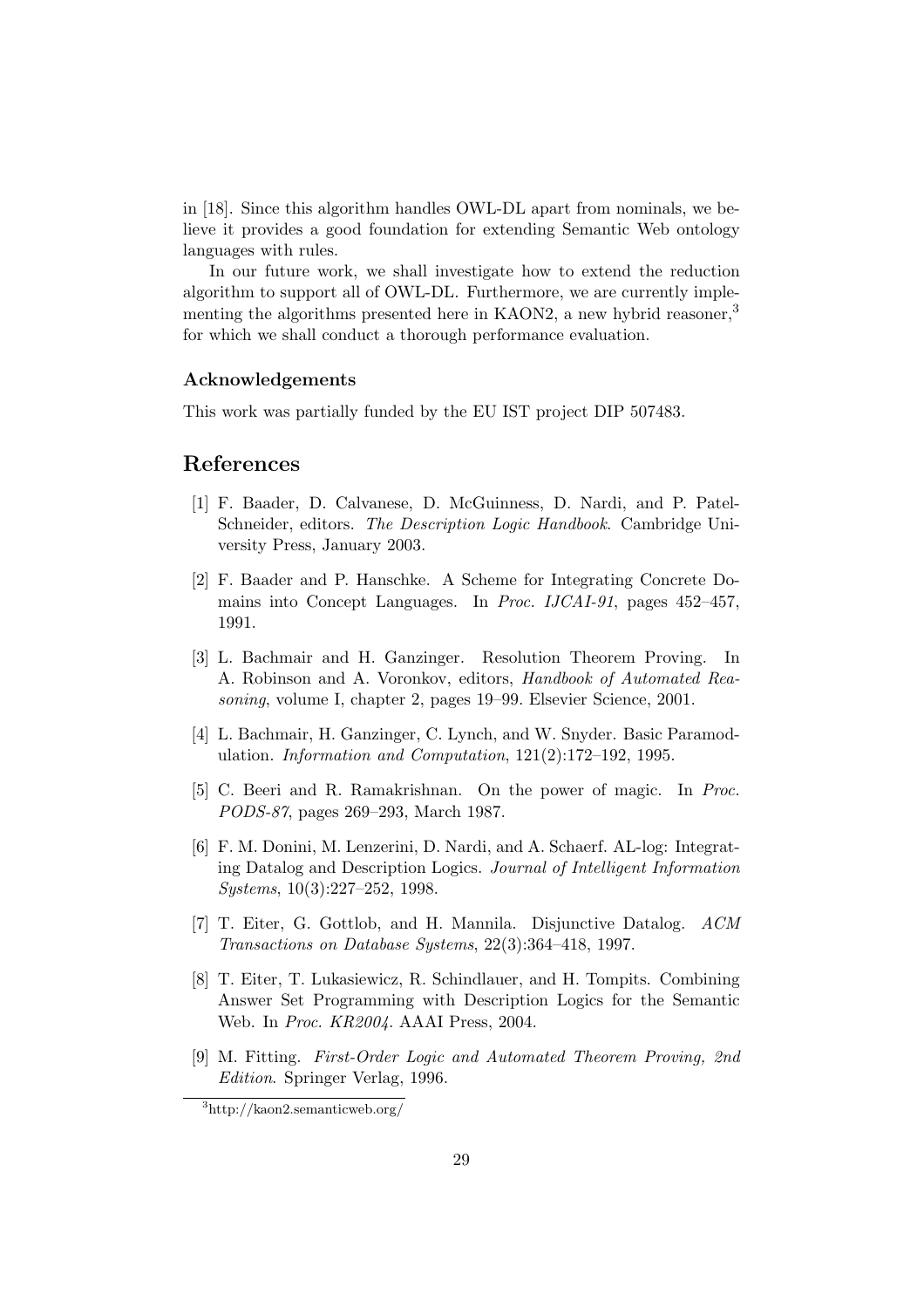- [10] E. Grädel, M. Otto, and E. Rosen. Two-Variable Logic with Counting is Decidable. In Proc. LICS-97, 1997.
- [11] S. Greco. Binding Propagation Techniques for the Optimization of Bound Disjunctive Queries. IEEE Transactions on Knowledge and Data Engineering, 15(2):717–736, March/April 2003.
- [12] B. N. Grosof, I. Horrocks, R. Volz, and S. Decker. Description Logic Programs: Combining Logic Programs with Description Logic. In Proc. WWW-2003, pages 48–57. ACM, 2003.
- [13] V. Haarslev and R. Möller. RACER System Description. In Proc.  $IJCAR-01$ , pages 701–706. Springer-Verlag, 2001.
- [14] I. Horrocks. Using an Expressive Description Logic: FaCT or Fiction? In Proc. KR-98, pages 636–647. Morgan Kaufmann Publishers, 1998.
- [15] I. Horrocks and P. F. Patel-Schneider. A Proposal for an OWL Rules Language. In Proc. WWW-2004. ACM, 2004.
- [16] I. Horrocks and U. Sattler. Ontology Reasoning in the  $\mathcal{SHOQ}(\mathbf{D})$ Description Logic. In Proc. IJCAI-2001, pages 199–204. Morgan Kaufmann, 2001.
- [17] I. Horrocks, U. Sattler, and S. Tobies. Practical Reasoning for Very Expressive Description Logics. Logic Journal of the IGPL, 8(3):239– 263, 2000.
- [18] U. Hustadt, B. Motik, and U. Sattler. Reasoning for Description Logics around  $\mathcal{SHIQ}$  in a Resolution Framework. Technical Report 3-8-04/04, FZI, Karlsruhe, Germany, April 2004. http://www.fzi.de/wim/publikationen.php?id=1172.
- [19] U. Hustadt, B. Motik, and U. Sattler. Reasoning in Description Logics with a Concrete Domain in the Framework of Resolution. In *Proc.* ECAI-2004, pages 353–357, August 2004.
- [20] U. Hustadt, B. Motik, and U. Sattler. Reducing SHIQ<sup>−</sup> Description Logic to Disjunctive Datalog Programs. In Proc. KR-2004, pages 152– 162. AAAI Press, June 2004.
- [21] Ullrich Hustadt, Boris Motik, and Ulrike Sattler. A Decomposition Rule for Decision Procedures by Resolution-based Calculi. In Proc. LPAR 2004, volume 3452, pages 21–35. Springer, March 2005.
- [22] A. Y. Levy and M.-C. Rousset. Combining Horn rules and description logics in CARIN. Artificial Intelligence, 104(1-2):165–209, 1998.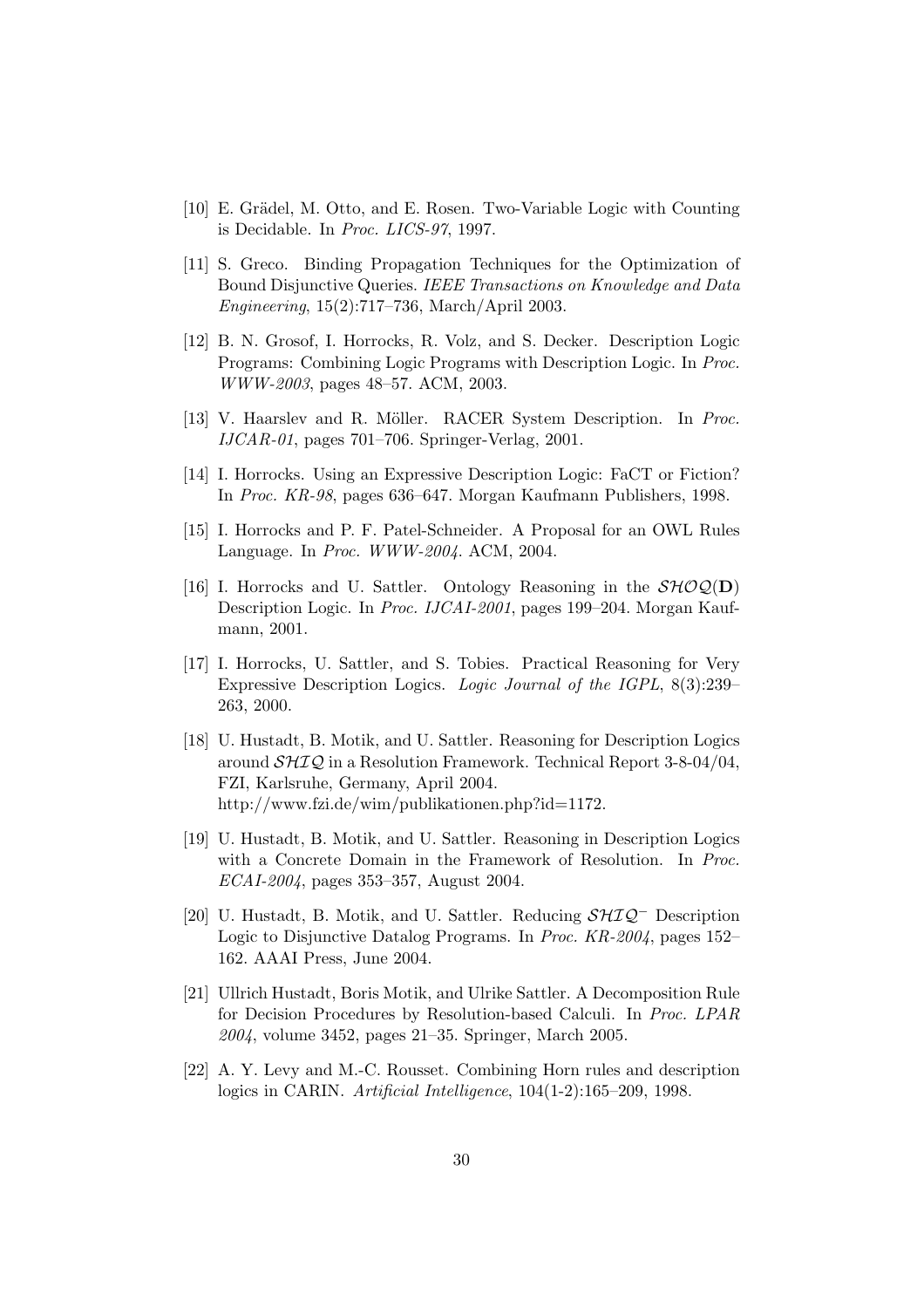- [23] B. Motik, U. Sattler, and R. Studer. Query Answering for OWL-DL with Rules. In *Proc. ISWC-2004*, pages 549–563. Springer, November 2004.
- [24] R. Nieuwenhuis and A. Rubio. Theorem Proving with Ordering and Equality Constrained Clauses. Journal of Logic and Computation, 19(4):312–351, April 1995.
- [25] P. F. Patel-Schneider, P. Hayes, I. Horrocks, and F. van Harmelen. OWL Web Ontology Language; Semantics and Abstract Syntax, W3C Candidate Recommendation. http://www.w3.org/TR/owl-semantics/, November 2002.
- [26] D. A. Plaisted and S. Greenbaum. A Structure-preserving Clause Form Transformation. Journal of Symbolic Logic and Computation, 2(3):293– 304, 1986.
- [27] O. Shmueli. Equivalence of datalog queries is undecidable. Journal of Logic Programming, 15(3):231–241, 1993.
- [28] S. Tobies. Complexity Results and Practical Algorithms for Logics in Knowledge Representation. PhD thesis, RWTH Aachen, Germany, 2001.
- [29] M. Vardi. Why is modal logic so robustly decidable? volume 31 of DIMACS Series in Discrete Mathematics and Theoretical Computer Science, pages 149–184. AMS, 1997.
- [30] R. Volz. Web Ontology Reasoning With Logic Databases. PhD thesis, Universität Fridericiana zu Karlsruhe (TH), Germany, 2004.